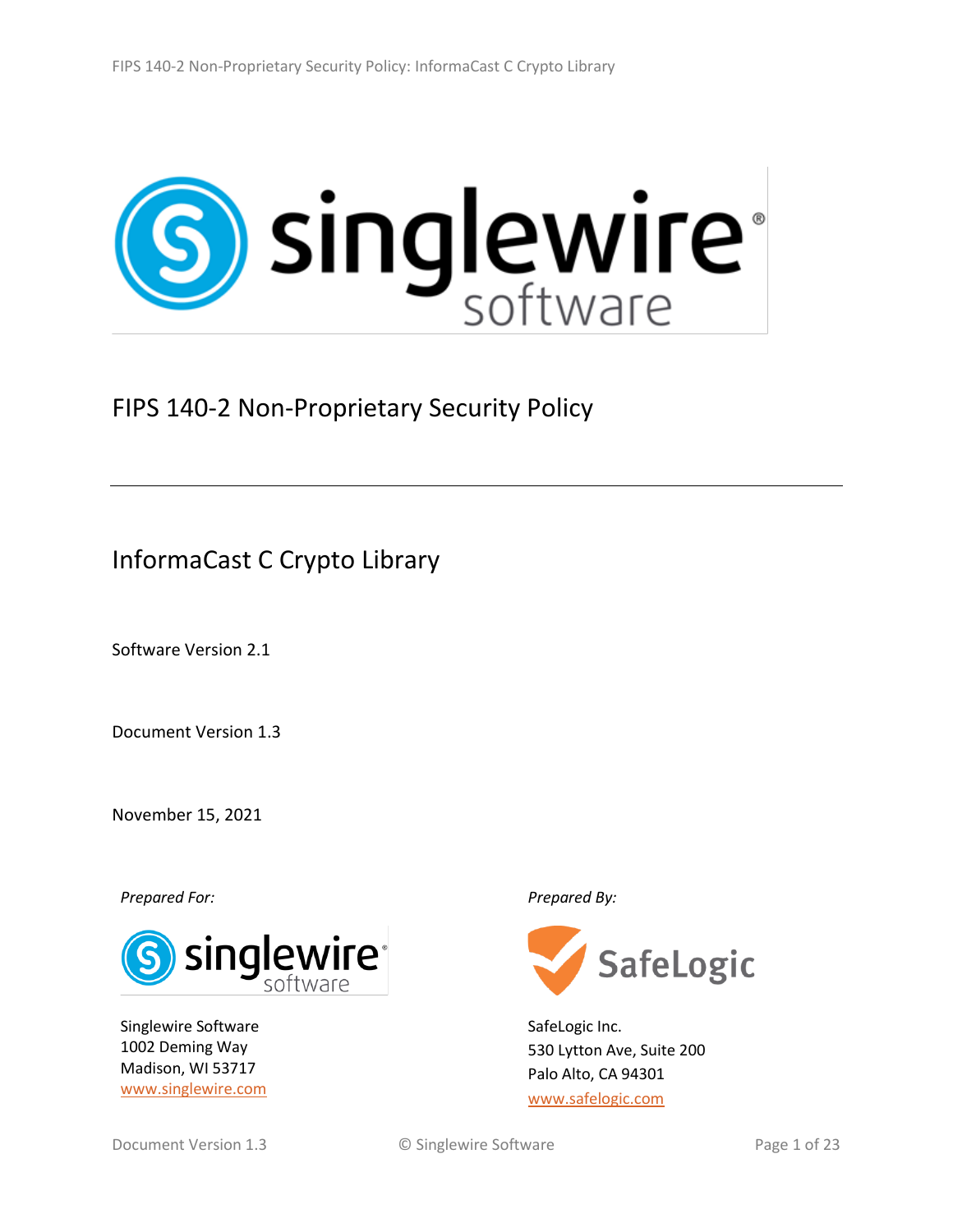# **Abstract**

This document provides a non-proprietary FIPS 140-2 Security Policy for InformaCast C Crypto Library.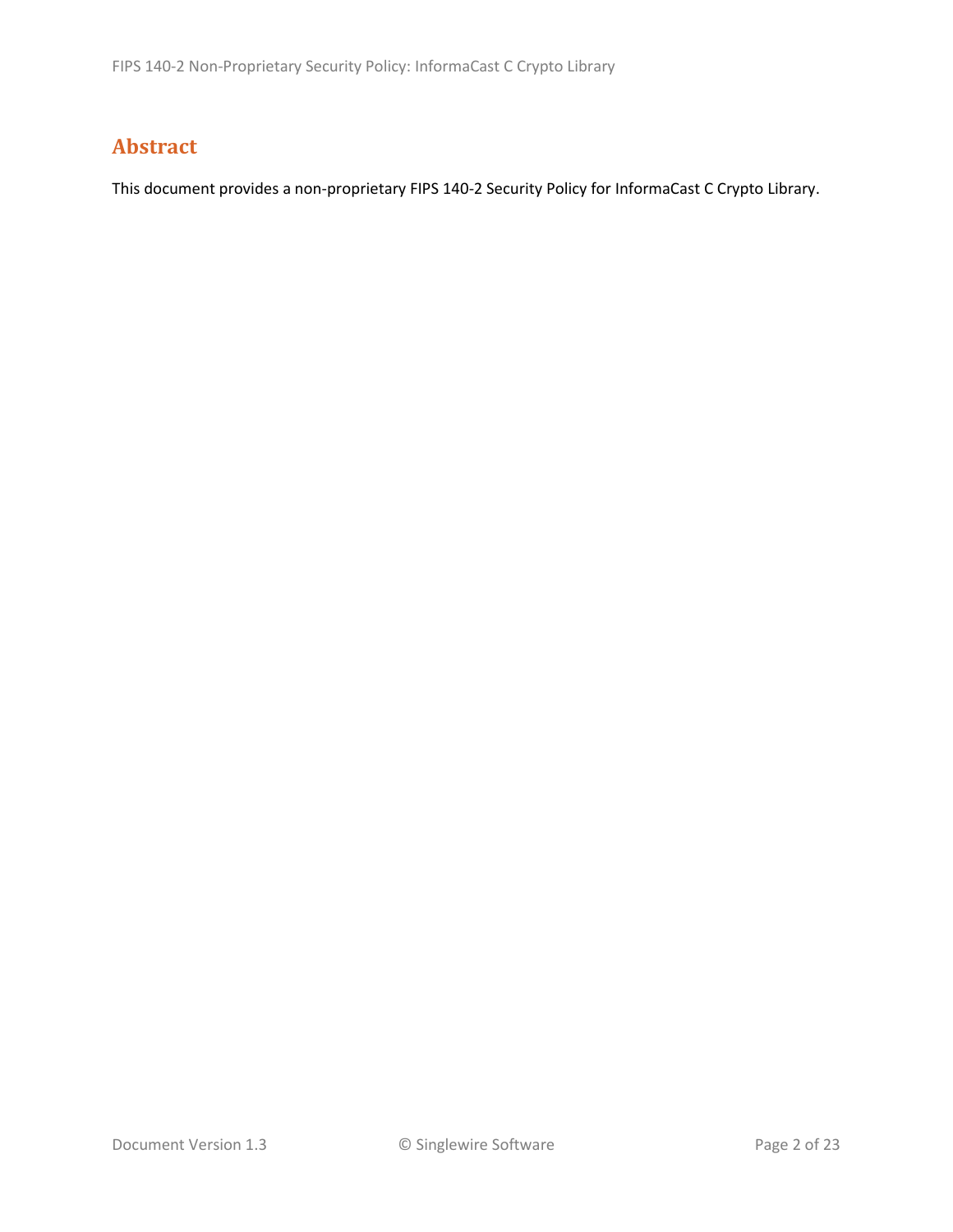# **Table of Contents**

| $\mathbf{1}$ |         |                                                                                                 |  |
|--------------|---------|-------------------------------------------------------------------------------------------------|--|
|              | 1.1     |                                                                                                 |  |
|              | 1.2     |                                                                                                 |  |
|              | 1.3     |                                                                                                 |  |
|              | 1.4     |                                                                                                 |  |
|              | 1.5     |                                                                                                 |  |
| $\mathbf{2}$ |         |                                                                                                 |  |
|              | 2.1     |                                                                                                 |  |
|              | 2.1.1   |                                                                                                 |  |
|              | 2.1.2   |                                                                                                 |  |
|              | 2.1.3   |                                                                                                 |  |
|              | 2.2     |                                                                                                 |  |
|              | 2.3     |                                                                                                 |  |
|              | 2.3.1   |                                                                                                 |  |
|              | 2.3.2   |                                                                                                 |  |
|              | 2.4     |                                                                                                 |  |
|              | $2.5\,$ |                                                                                                 |  |
|              | 2.6     |                                                                                                 |  |
|              | 2.6.1   |                                                                                                 |  |
|              | 2.6.2   | Key/Critical Security Parameter (CSP) Authorized Access and Use by Role and Service/Function 18 |  |
|              | 2.6.3   |                                                                                                 |  |
|              | 2.6.4   |                                                                                                 |  |
|              | 2.7     |                                                                                                 |  |
|              | 2.7.1   |                                                                                                 |  |
|              | 2.7.2   |                                                                                                 |  |
|              | 2.7.3   |                                                                                                 |  |
|              | 2.8     |                                                                                                 |  |
| 3            |         |                                                                                                 |  |
|              | 3.1     |                                                                                                 |  |
|              | 3.1.1   |                                                                                                 |  |
|              | 3.1.2   |                                                                                                 |  |
|              | 3.2     |                                                                                                 |  |
|              | 3.2.1   |                                                                                                 |  |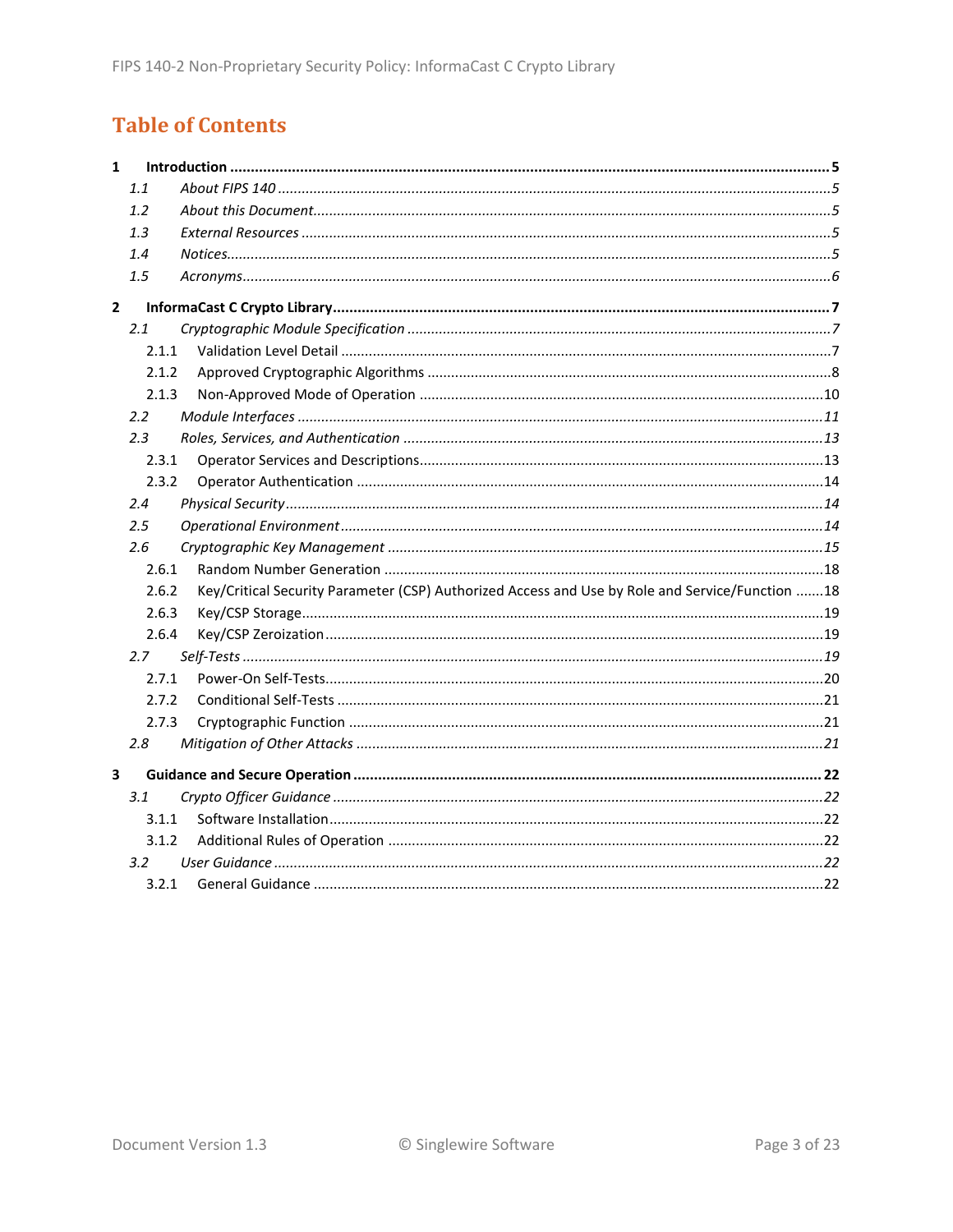# **List of Tables**

# **List of Figures**

|--|--|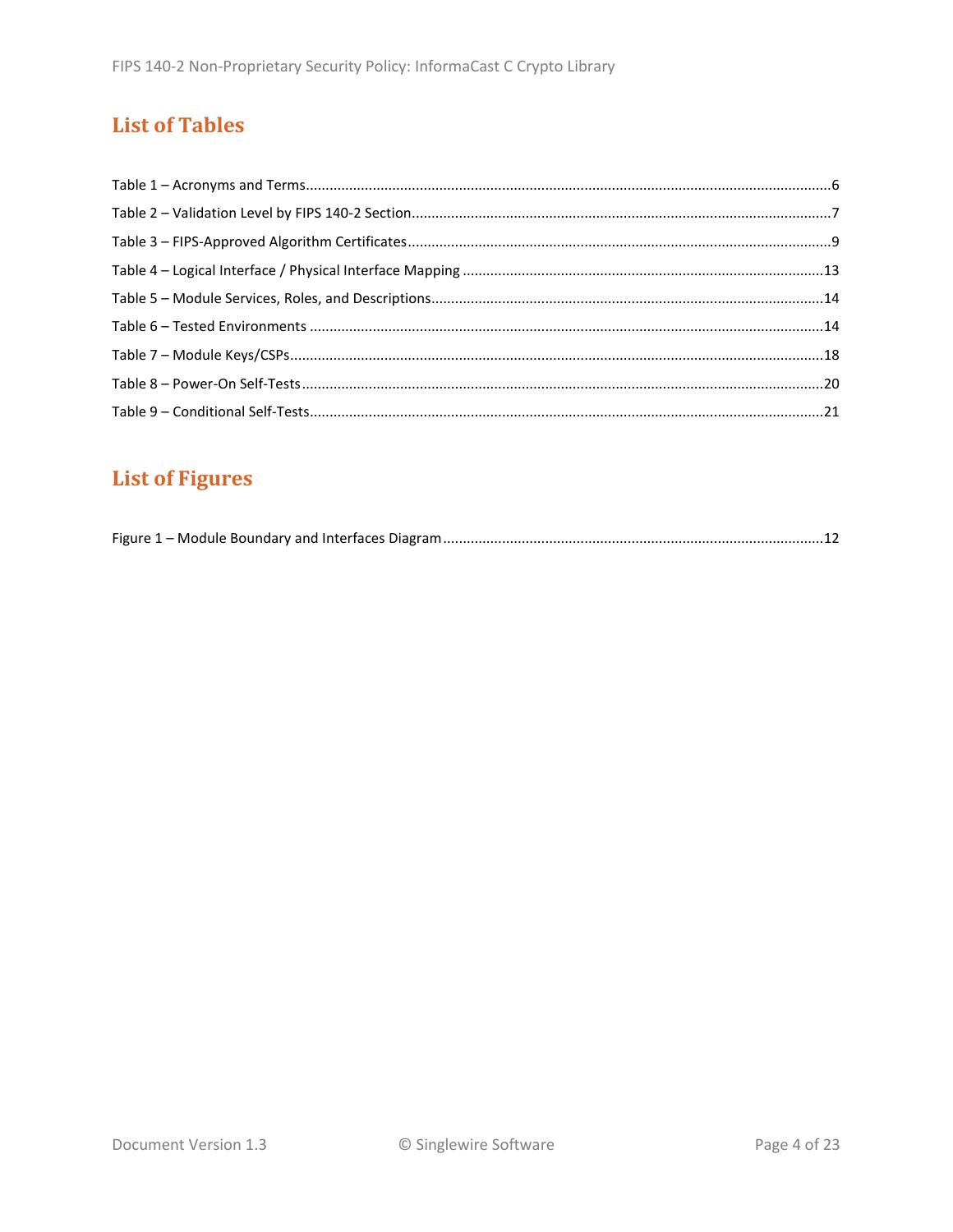# <span id="page-4-0"></span>**1 Introduction**

# <span id="page-4-1"></span>**1.1 About FIPS 140**

Federal Information Processing Standards Publication 140-2 — Security Requirements for Cryptographic Modules specifies requirements for cryptographic modules to be deployed in a Sensitive but Unclassified environment. The National Institute of Standards and Technology (NIST) and Canadian Centre for Cyber Security (CCCS) Cryptographic Module Validation Program (CMVP) run the FIPS 140 program. The NVLAP accredits independent testing labs to perform FIPS 140 testing; the CMVP validates modules meeting FIPS 140 validation. *Validated* is the term given to a module that is documented and tested against the FIPS 140 criteria.

More information is available on the CMVP website at [http://csrc.nist.gov/groups/STM/cmvp/index.html.](http://csrc.nist.gov/groups/STM/cmvp/index.html)

# <span id="page-4-2"></span>**1.2 About this Document**

This non-proprietary Cryptographic Module Security Policy for InformaCast C Crypto Library from Singlewire Software provides an overview of the product and a high-level description of how it meets the security requirements of FIPS 140-2. This document contains details on the module's cryptographic keys and critical security parameters. This Security Policy concludes with instructions and guidance on running the module in a FIPS 140-2 mode of operation.

InformaCast C Crypto Library may also be referred to as the "module" in this document.

# <span id="page-4-3"></span>**1.3 External Resources**

The Singlewire Software website [\(https://www.singlewire.com/\)](https://www.singlewire.com/) contains information on Singlewire Software services and products. The Cryptographic Module Validation Program website contains links to the FIPS 140-2 certificate and Singlewire Software contact information.

# <span id="page-4-4"></span>**1.4 Notices**

This document may be freely reproduced and distributed in its entirety without modification.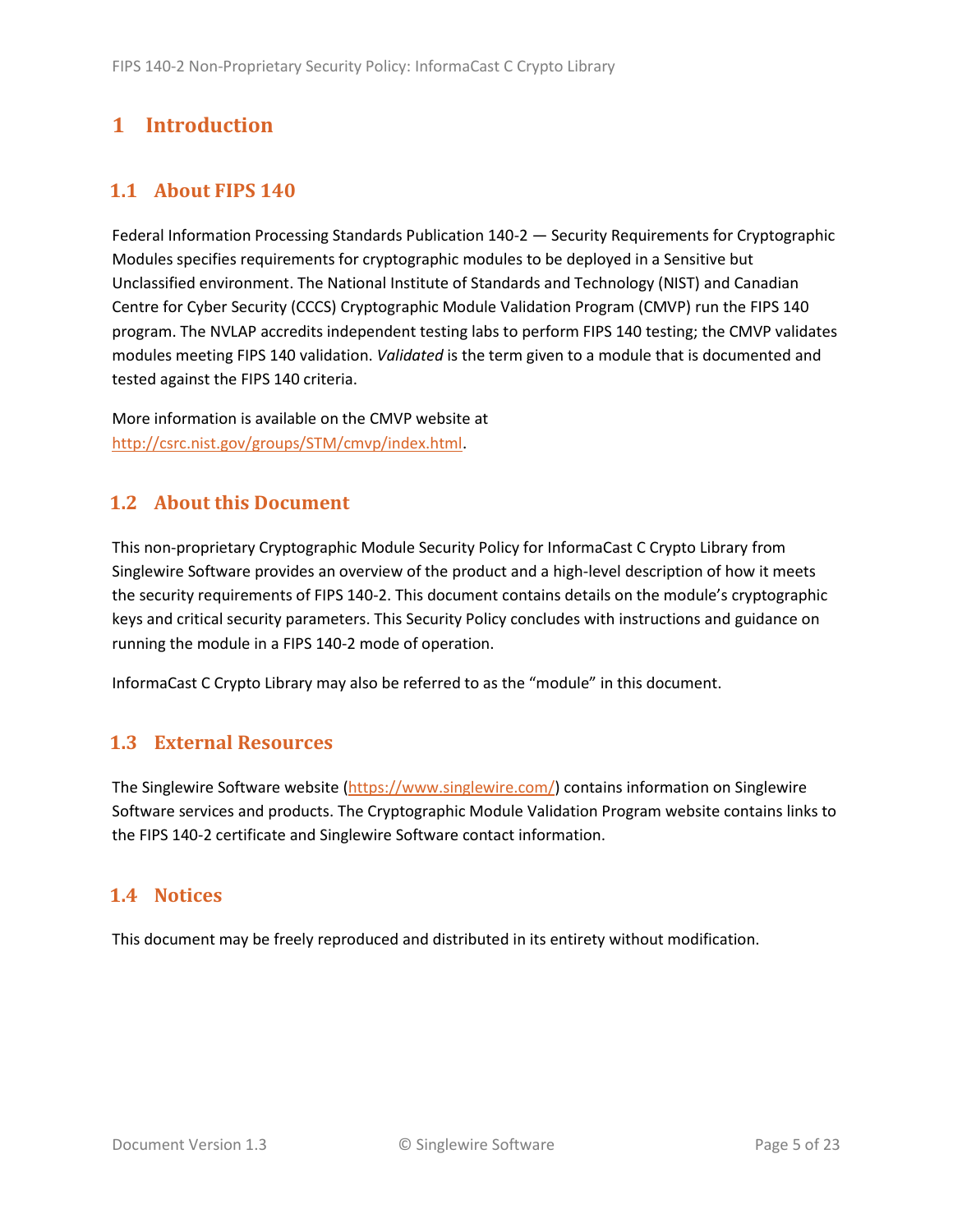# <span id="page-5-0"></span>**1.5 Acronyms**

| <b>Acronym</b> | <b>Term</b>                                    |
|----------------|------------------------------------------------|
| <b>AES</b>     | <b>Advanced Encryption Standard</b>            |
| <b>ANSI</b>    | American National Standards Institute          |
| <b>API</b>     | <b>Application Programming Interface</b>       |
| <b>CMVP</b>    | Cryptographic Module Validation Program        |
| CO             | Crypto Officer                                 |
| <b>CCCS</b>    | Canadian Centre for Cyber Security             |
| <b>CSP</b>     | <b>Critical Security Parameter</b>             |
| <b>DES</b>     | Data Encryption Standard                       |
| DH             | Diffie-Hellman                                 |
| <b>DRBG</b>    | Deterministic Random Bit Generator             |
| <b>DSA</b>     | Digital Signature Algorithm                    |
| <b>EC</b>      | <b>Elliptic Curve</b>                          |
| <b>EMC</b>     | <b>Electromagnetic Compatibility</b>           |
| <b>EMI</b>     | Electromagnetic Interference                   |
| <b>FCC</b>     | <b>Federal Communications Commission</b>       |
| <b>FIPS</b>    | Federal Information Processing Standard        |
| <b>GPC</b>     | <b>General Purpose Computer</b>                |
| GUI            | <b>Graphical User Interface</b>                |
| <b>HMAC</b>    | (Keyed-) Hash Message Authentication Code      |
| <b>KAT</b>     | <b>Known Answer Test</b>                       |
| <b>MAC</b>     | <b>Message Authentication Code</b>             |
| <b>MD</b>      | <b>Message Digest</b>                          |
| <b>NIST</b>    | National Institute of Standards and Technology |
| OS             | <b>Operating System</b>                        |
| <b>PKCS</b>    | Public-Key Cryptography Standards              |
| <b>PRNG</b>    | Pseudo Random Number Generator                 |
| <b>PSS</b>     | Probabilistic Signature Scheme                 |
| <b>RNG</b>     | Random Number Generator                        |
| <b>RSA</b>     | Rivest, Shamir, and Adleman                    |
| <b>SHA</b>     | Secure Hash Algorithm                          |
| SSL            | Secure Sockets Layer                           |
| Triple-DES     | Triple Data Encryption Algorithm               |
| <b>TLS</b>     | <b>Transport Layer Security</b>                |
| <b>USB</b>     | <b>Universal Serial Bus</b>                    |

The following table defines acronyms found in this document:

**Table 1 – Acronyms and Terms**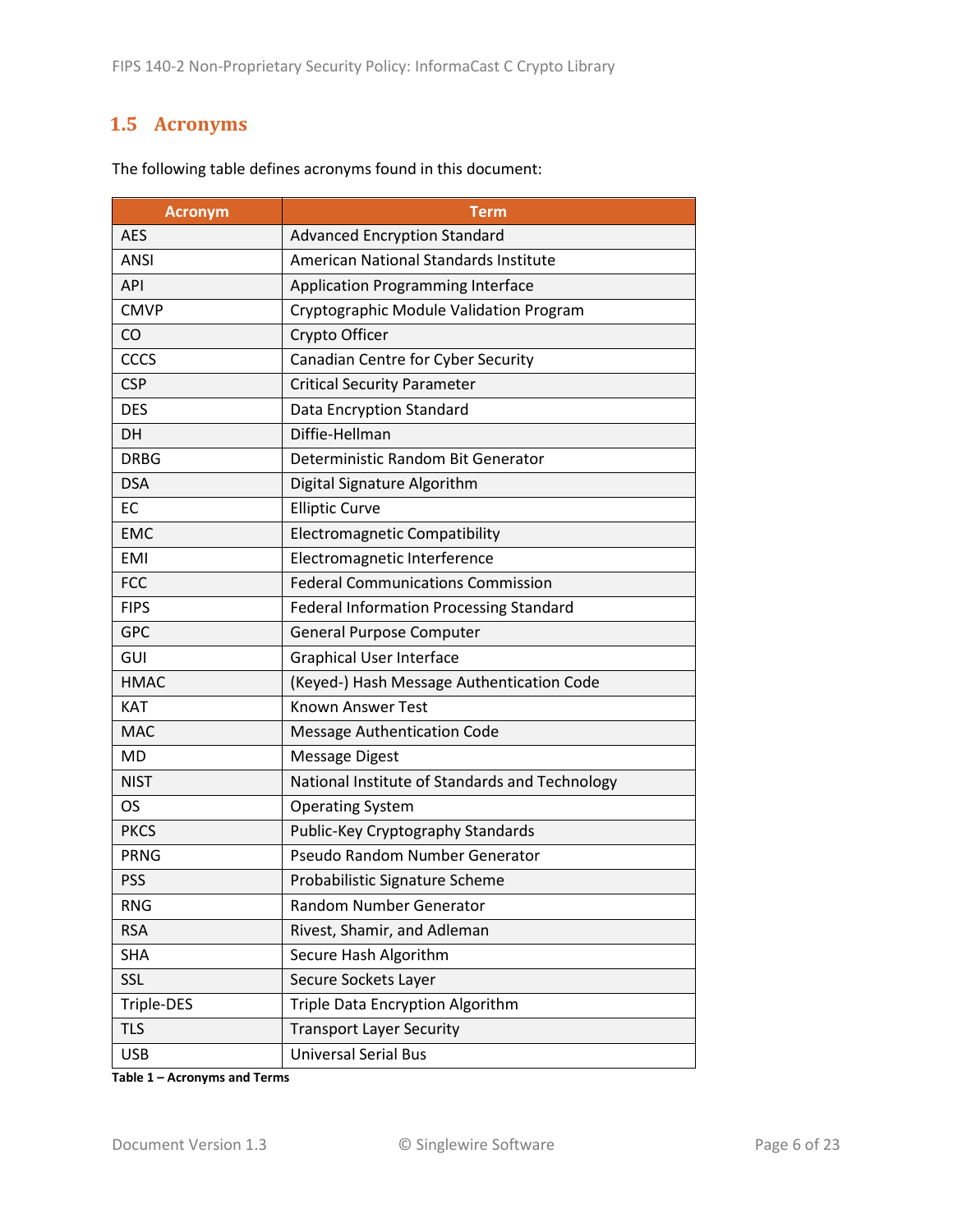# <span id="page-6-0"></span>**2 InformaCast C Crypto Library**

# <span id="page-6-1"></span>**2.1 Cryptographic Module Specification**

The InformaCast C Crypto Library is a software cryptographic module that provides core cryptographic functions for secure key management, data integrity, and secure communications for InformaCast 12.0.1.

The InformaCast C Crypto Library is the FIPS validated OpenSSL cryptographic provider for Singlewire Software's InformaCast products.

The module's logical cryptographic boundary is the shared library files and their integrity check HMAC files. The module is a multi-chip standalone embodiment installed on a General Purpose Device.

All operations of the module occur via calls from host applications and their respective internal daemons/processes. As such there are no untrusted services calling the services of the module.

The module supports two modes of operation: Approved and non-Approved. The module will be in the FIPS-approved mode when all power up self-tests have completed successfully, and only Approved algorithms are invoked. See Approved Cryptographic Algorithms section below for a list of the supported Approved algorithms. The non-Approved mode is entered when a non-Approved algorithm is invoked. See Non- Approved Algorithms for a list of non-Approved algorithms.

# <span id="page-6-2"></span>**2.1.1 Validation Level Detail**

| <b>FIPS 140-2 Section Title</b>                              | <b>Validation Level</b> |
|--------------------------------------------------------------|-------------------------|
| Cryptographic Module Specification                           |                         |
| Cryptographic Module Ports and Interfaces                    | 1                       |
| Roles, Services, and Authentication                          | 1                       |
| <b>Finite State Model</b>                                    | 1                       |
| <b>Physical Security</b>                                     | N/A                     |
| <b>Operational Environment</b>                               |                         |
| Cryptographic Key Management                                 | 1                       |
| Electromagnetic Interference / Electromagnetic Compatibility | 1                       |
| Self-Tests                                                   | 1                       |
| Design Assurance                                             | 1                       |
| <b>Mitigation of Other Attacks</b>                           | N/A                     |

The following table lists the level of validation for each area in FIPS 140-2:

**Table 2 – Validation Level by FIPS 140-2 Section**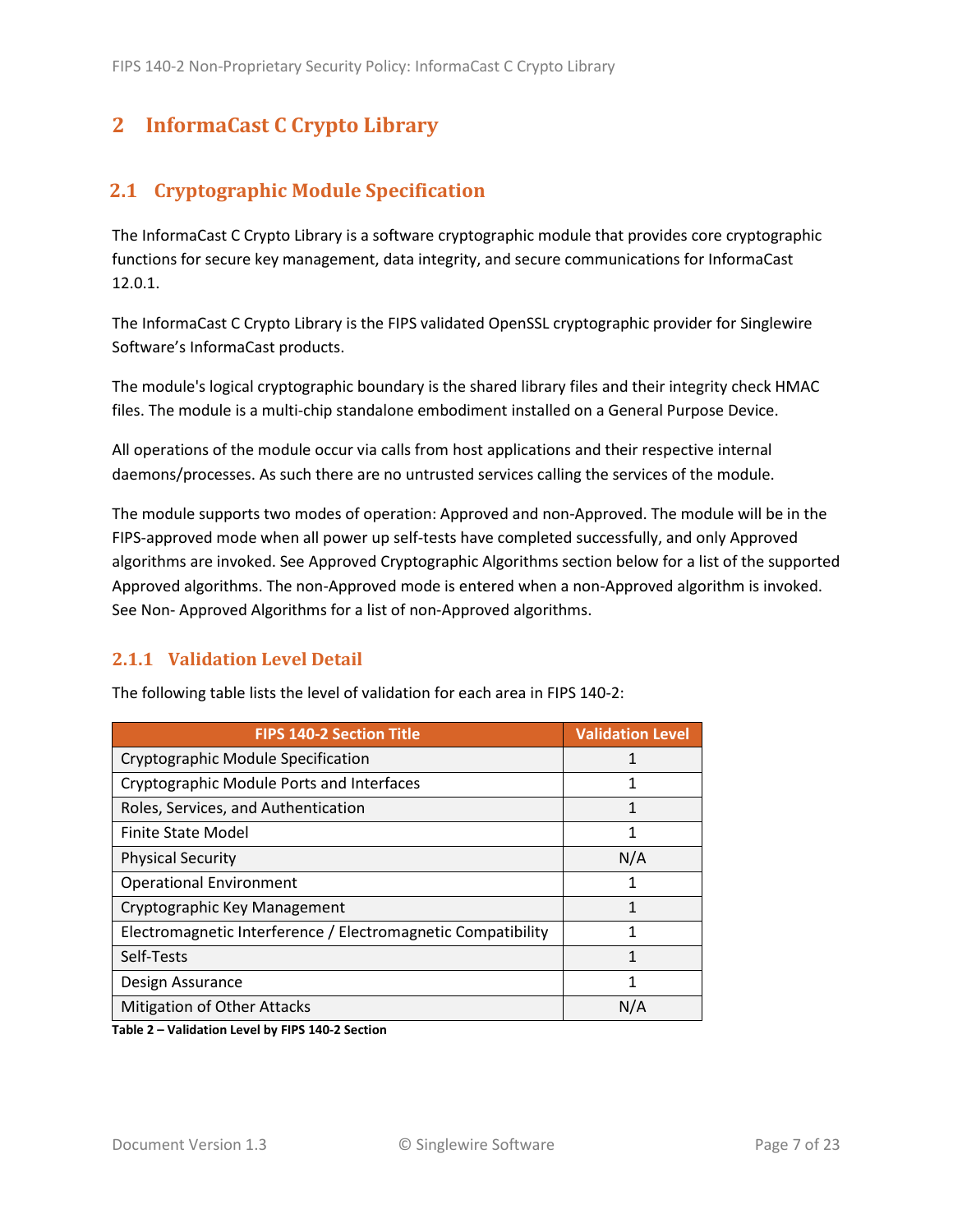# <span id="page-7-0"></span>**2.1.2 Approved Cryptographic Algorithms**

The module's cryptographic algorithm implementations have received the following certificate numbers from the Cryptographic Algorithm Validation Program:

| <b>Algorithm</b>                                                                   | <b>CAVP Certificate</b> |
|------------------------------------------------------------------------------------|-------------------------|
| <b>AES</b>                                                                         | 2273                    |
| ECB ( $e/d$ ; 128, 192, 256)                                                       |                         |
| CBC (e/d; 128, 192, 256)                                                           |                         |
| CFB1 (e/d; 128, 192, 256)                                                          |                         |
| CFB8 (e/d; 128, 192, 256)                                                          |                         |
| OFB (e/d; 128, 192, 256)<br><b>CTR</b> ( ext only; 128, 192, 256)                  |                         |
|                                                                                    |                         |
| CCM (KS: 128, 192, 256)                                                            |                         |
| CMAC (Generation/Verification) (KS: 128, 192, 256)                                 |                         |
| <b>GCM</b> (KS: AES_128(e/d), AES_192(e/d), AES_256(e/d))                          |                         |
| HMAC-SHA-1, HMAC-SHA-224, HMAC-SHA-256, HMAC- SHA-384, HMAC-SHA-512                | 1391                    |
| <b>DSA</b>                                                                         | 709                     |
| FIPS 186-4                                                                         |                         |
| <b>PQG Gen: 2048 &amp; 3072 (using SHA-2)</b>                                      |                         |
| PQG Ver: 1024, 2048 & 3072 (using SHA-1 and SHA-2)                                 |                         |
| Key Pair: 2048-bit & 3072-bit                                                      |                         |
| Sig Gen: 2048-bit & 3072-bit (using SHA-2)                                         |                         |
| Sig Ver: 1024-bit, 2048-bit & 3072-bit (using SHA-1 & SHA-2)                       |                         |
| <b>ECDSA</b>                                                                       | 368                     |
| FIPS 186-4                                                                         |                         |
| Key Pair Generation: Curves (P-224, P-256, P-384, P-521, K-233, K-283, K-409, K-   |                         |
| 571, B-233, B-283, B-409 & B-571)                                                  |                         |
| PKV: Curves All P, K & B                                                           |                         |
| Sig Gen: (P-224, P-256, P-384, P-521, K-233, K-283, K-409, K-571, B-233, B-283, B- |                         |
| 409 & B-571) (SHA-2)                                                               |                         |
| Sig Ver: Curves (P-192, P224, P-256, P-384, P-521, K-163, K-233, K-283, K-409, K-  |                         |
| 571, B-163, B-233, B-283, B-409 & B-571) (using SHA-1 and SHA-2)                   |                         |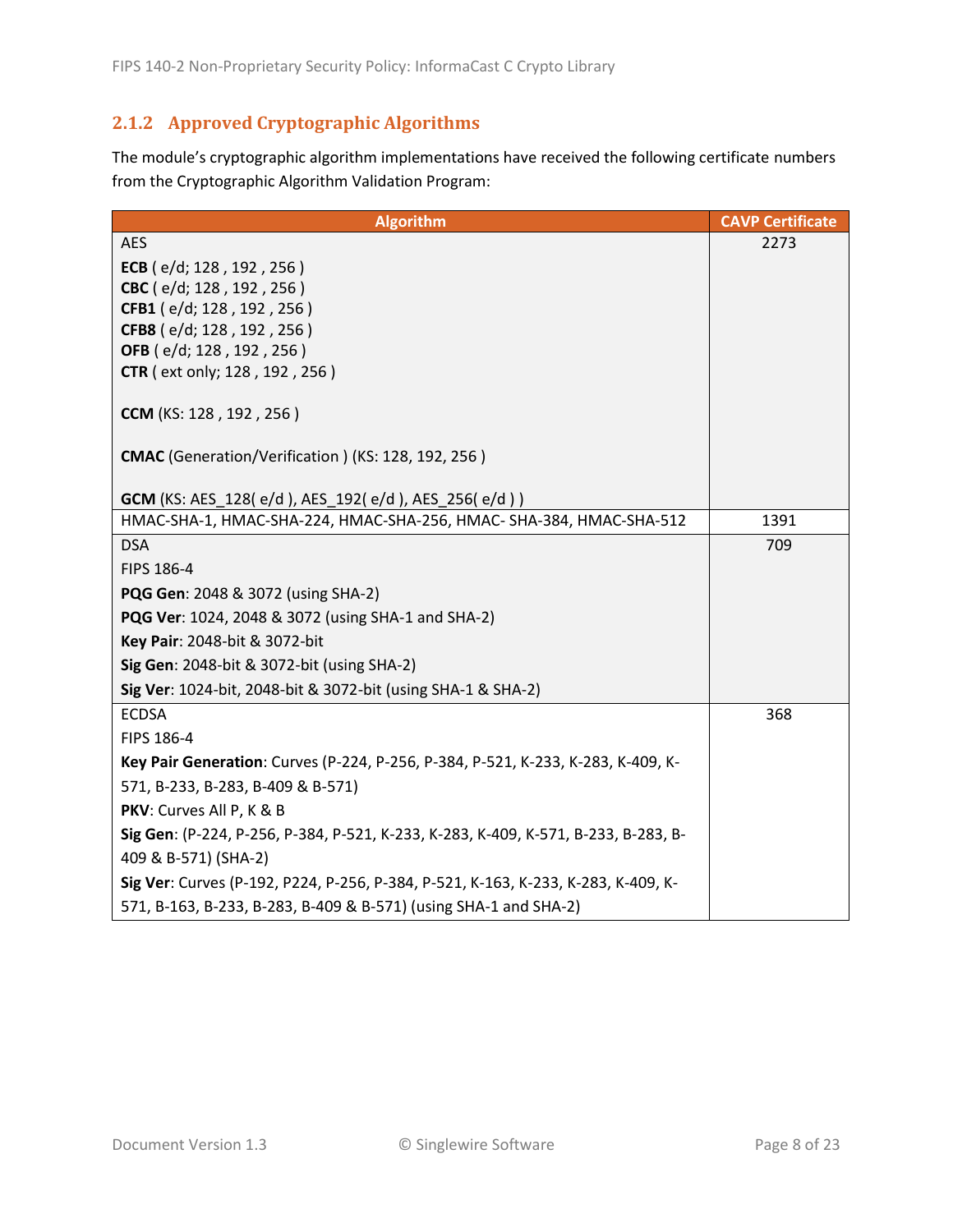| <b>Algorithm</b>                                                                | <b>CAVP Certificate</b> |
|---------------------------------------------------------------------------------|-------------------------|
| RSA (X9.31, PKCS #1.5, PSS)                                                     | 1166                    |
| FIPS 186-2                                                                      |                         |
| <b>ANSIX9.31</b>                                                                |                         |
| Sig Gen: 4096 bit (using SHA-2)                                                 |                         |
| Sig Ver: 1024-bit, 1536-bit, 2048-bit, 3072-bit, 4096-bit (any SHA size)        |                         |
|                                                                                 |                         |
| <b>PKCS1 V15</b>                                                                |                         |
| Sig Gen: 4096-bit (using SHA-2)                                                 |                         |
| Sig Ver: 1024-bit, 1536-bit, 2048-bit, 3072-bit, 4096-bit (any SHA size)        |                         |
|                                                                                 |                         |
| <b>PSS</b>                                                                      |                         |
| Sig Gen: 4096-bit (using SHA-2)                                                 |                         |
| Sig Ver: 1024-bit, 1536-bit, 2048-bit, 3072-bit, 4096-bit (any SHA size)        |                         |
| FIPS 186-4                                                                      |                         |
| <b>ANSIX9.31</b>                                                                |                         |
|                                                                                 |                         |
| Sig Gen: 2048-bit & 3072-bit (using SHA-2)                                      |                         |
| Sig Ver: 1024-bit, 2048-bit, & 3072-bit (any SHA size)                          |                         |
| <b>PKCS1 V15</b>                                                                |                         |
| Sig Gen: 2048-bit & 3072-bit (using SHA-2)                                      |                         |
| Sig Ver: 1024-bit, 2048-bit, & 3072-bit (any SHA size)                          |                         |
|                                                                                 |                         |
| <b>PSS</b>                                                                      |                         |
| Sig Gen: 2048-bit & 3072-bit (using SHA-2)                                      |                         |
| Sig Ver: 1024-bit, 2048-bit, & 3072-bit (any SHA size)                          |                         |
| SHA-1, SHA-224, SHA-256, SHA-384, SHA-512                                       | 1954                    |
| Triple-DES                                                                      | 1420                    |
| TECB(KO 1 e/d, KO 2 d only)                                                     |                         |
| TCBC(KO1e/d, KO2donly)                                                          |                         |
| TCFB1(KO1e/d, KO2donly)                                                         |                         |
| TCFB8(KO 1 e/d, KO 2 d only)                                                    |                         |
| TCFB64(KO 1 e/d, KO 2 d only)                                                   |                         |
| TOFB(KO 1 e/d, KO 2 d only)                                                     |                         |
| <b>CMAC</b> (KS: 3-Key; Generation/Verification; Block Size(s): Full / Partial) |                         |
| SP 800-90A Rev.1 DRBG (Hash DRBG, HMAC DRBG, CTR DRBG)                          | 281                     |
| <b>CKG</b>                                                                      | Vendor Affirmed         |

**Table 3 – FIPS-Approved Algorithm Certificates**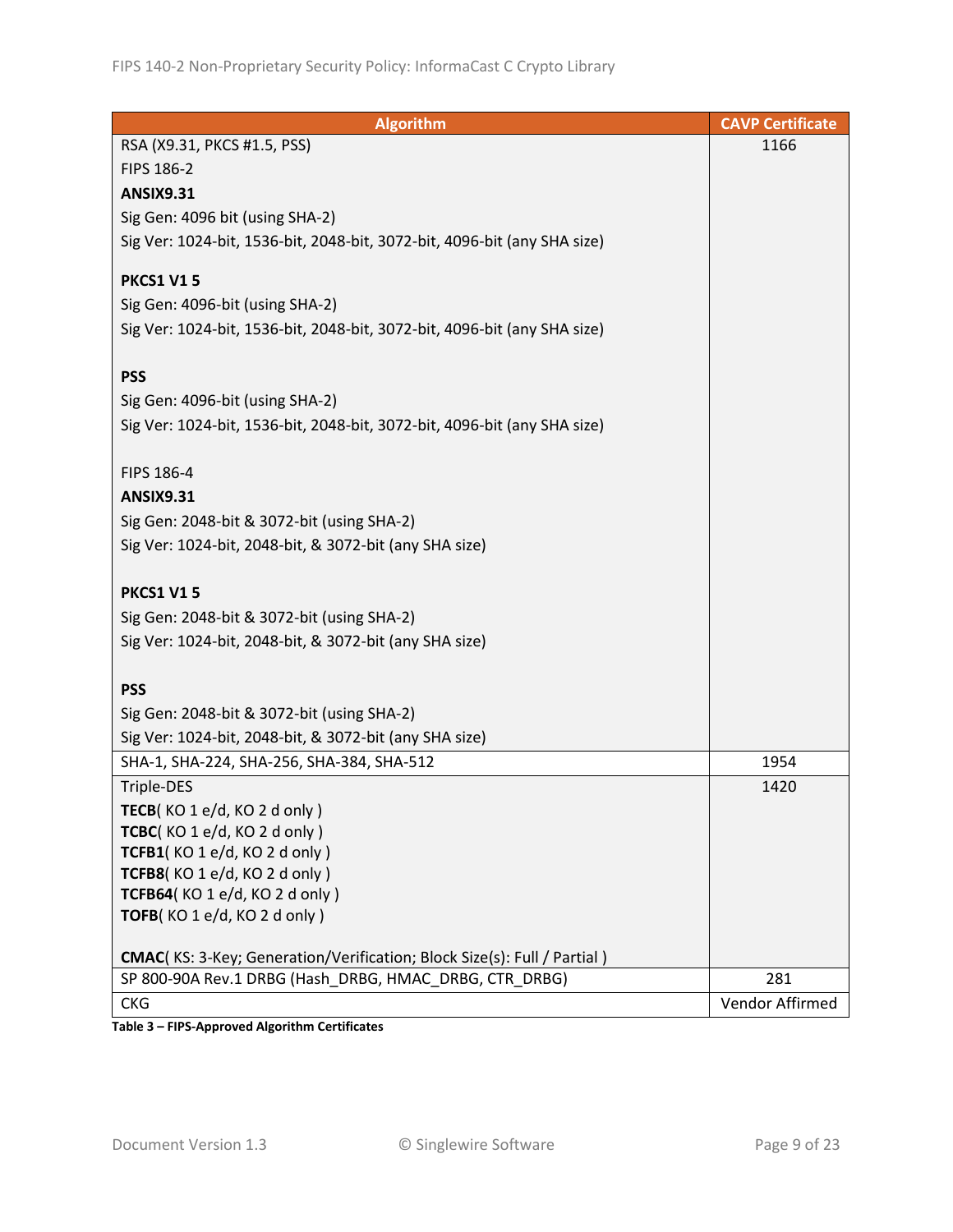#### <span id="page-9-0"></span>**2.1.3 Non-Approved Mode of Operation**

The module supports a non-approved mode of operation. The algorithms listed in this section are not to be used by the operator in the FIPS Approved mode of operation.

The following algorithms shall not be used:

- AES XTS (  $(KS: XTS_128$  (e/d)  $(f/p)$  ) KS: XTS\_256(  $(e/d)$   $(f/p)$  )
- EC Diffie-Hellman
- RSA (key wrapping; key establishment methodology provides up to 256 bits of encryption strength)
- GMAC

The following algorithms are disallowed as of January 1, 2016 per the NIST SP 800-131A algorithm transitions:

- Random Number Generator Based on ANSI X9.31 Appendix A.2.4
- Two-Key Triple DES Encryption
- Dual EC DRBG

The following algorithms are disallowed as of January 1, 2014 per the NIST SP 800-131A algorithm transitions:

• FIPS 186-4 DSA PQG Gen 1024-bit (any SHA size), 2048-bit & 3072-bit using SHA-1 Key Gen 1024-bit (any SHA size), 2048-bit & 3072-bit using SHA-1 Sig Gen 1024-bit (any SHA size), 2048-bit & 3072-bit using SHA-1 • FIPS 186-2 DSA PQG Gen 1024-bit (any SHA size) PQG Ver 1024-but Key Gen 1024-bit Sig Gen 1024-bit (any SHA size), 2048-bit & 3072-bit using SHA-1 • FIPS 186-2 RSA **ANSIX9.31** Key Gen 1024 & 1536 **ANSIX9.31** Sig Gen 1024 & 1536 (any SHA size); 2048, 3072 & 4096 using SHA-1 **PKCSI V1 5** Sig Gen 1024 & 1536 (any SHA size); 2048, 3072 & 4096 using SHA-1 **PSS** Sig Gen 1024 & 1536 (any SHA size); 2048, 3072 & 4096 using SHA-1 • FIPS 186-4 RSA **ANSIX9.31** Sig Gen 1024 using SHA-1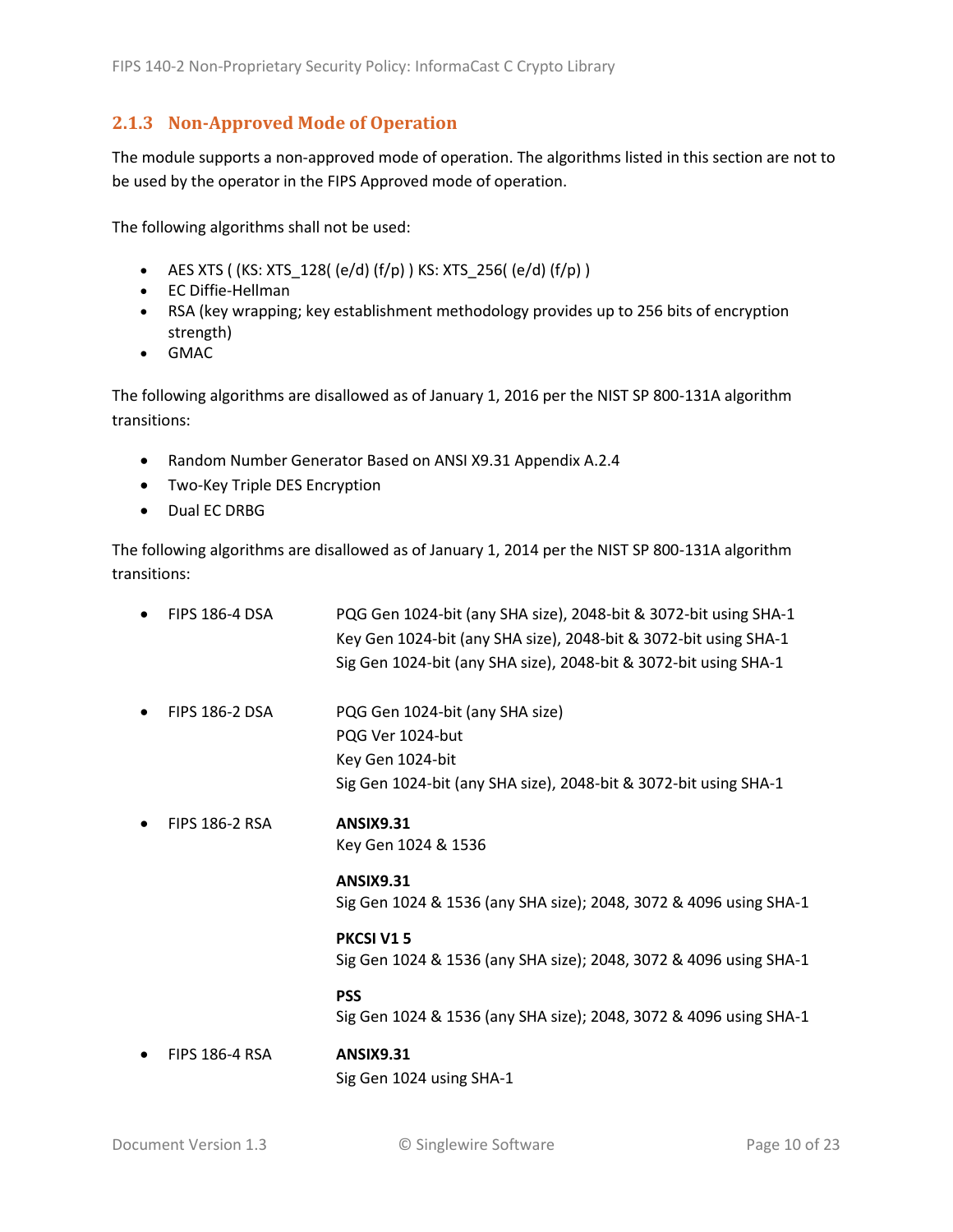#### **PKCSI V1 5** Sig Gen 1024 using SHA-1

**PSS** Sig Gen 1024 using SHA-1

| $\bullet$ | FIPS 186-2 ECDSA | <b>Key Pair Generation: Curves</b>               | P-192, K-163 & B-163                                                   |
|-----------|------------------|--------------------------------------------------|------------------------------------------------------------------------|
|           |                  | <b>PKV:</b> Curves All P, K & B                  |                                                                        |
|           |                  | Sig Gen Curves: All P, K & B                     |                                                                        |
|           |                  | Sig Ver Curves: All P, K & B                     |                                                                        |
| $\bullet$ | FIPS 186-4 ECDSA | Key Pair Generation: Curves P-192, K-163 & B-163 |                                                                        |
|           |                  |                                                  | Sig Gen Curves P-224, P-256, P-384, P-521, K-233, K-283, K-409, K-571, |
|           |                  | B-233, B-283, B-409 & B-571) (using SHA-1)       |                                                                        |

P-192-, K-163 & B-163 (any SHA size)

• CVL (ECC CDH KAS)

The following algorithms are disallowed as of September 1, 2020 per the FIPS 186-2 transitions:

- FIPS 186-2 RSA (X9.31, PKCS #1.5, PSS)
	- o **ANSIX9.31**
		- Key Gen: 2048-bit, 3072-bit & 4096-bit
		- Sig Gen: 2048-bit, 3072-bit (any SHA size)
		- Sig Gen: 4096-bit using SHA-1
	- o **PKCS1 V1 5**
		- Sig Gen: 2048-bit, 3072-bit (any SHA size)
		- Sig Gen: 4096-bit using SHA-1
	- o **PSS**
		- Sig Gen: 2048-bit, 3072-bit (any SHA size)
		- Sig Gen: 4096-bit using SHA-1

# <span id="page-10-0"></span>**2.2 Module Interfaces**

The figure below shows the module's physical and logical block diagram: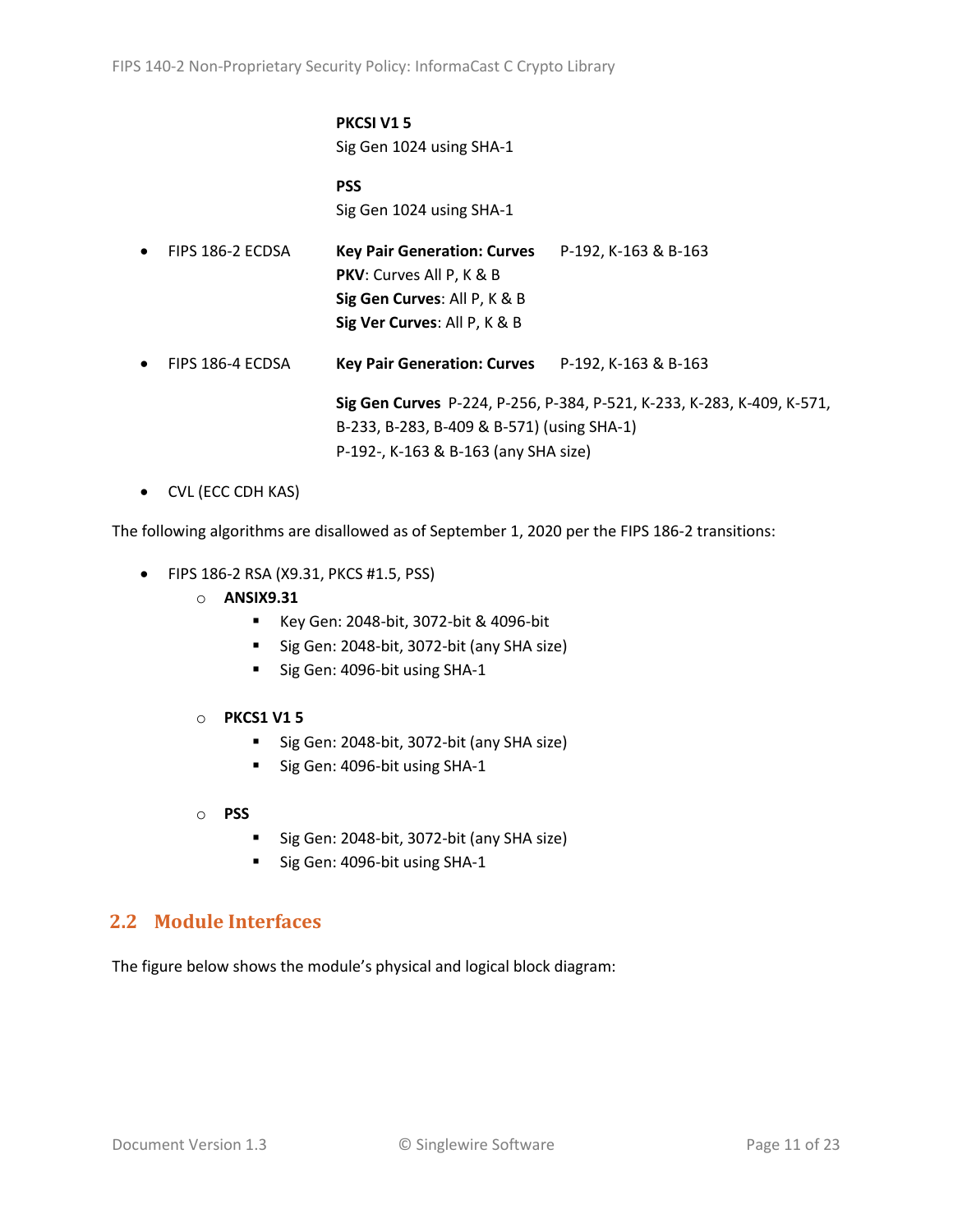

<span id="page-11-0"></span>**Figure 1 – Module Boundary and Interfaces Diagram**

The interfaces (ports) for the physical boundary include the computer keyboard port, mouse port, network port, USB ports, display and power plug. When operational, the module does not transmit any information across these physical ports because it is a software cryptographic module. Therefore, the module's interfaces are purely logical and are provided through the Application Programming Interface (API) that a calling daemon can operate. The logical interfaces expose services that applications directly call, and the API provides functions that may be called by a referencing application (see Sectio[n 2.3](#page-12-0) – [Roles, Services, and Authentication](#page-12-0) for the list of available functions). The module distinguishes between logical interfaces by logically separating the information according to the defined API.

The API provided by the module is mapped onto the FIPS 140-2 logical interfaces: data input, data output, control input, and status output. Each of the FIPS 140-2 logical interfaces relates to the module's callable interface, as follows:

| <b>FIPS 140-2 Interface</b> | Logical Interface                | <b>Module Physical Interface</b> |  |
|-----------------------------|----------------------------------|----------------------------------|--|
| Data Input                  | Input parameters of API function | Network Interface                |  |
|                             | calls                            |                                  |  |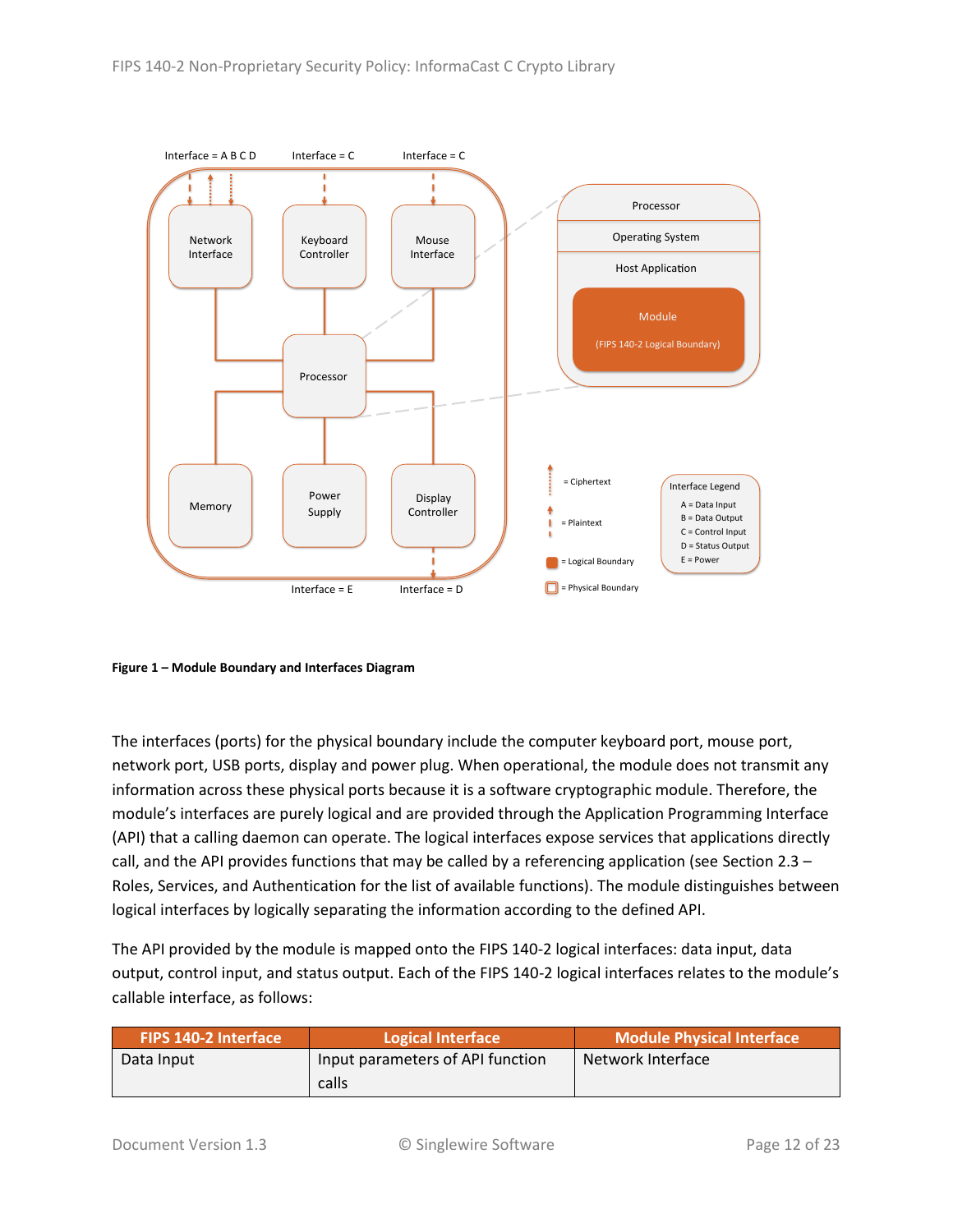| Data Output          | Output parameters of API function | Network Interface         |
|----------------------|-----------------------------------|---------------------------|
|                      | calls                             |                           |
| Control Input        | API function calls                | Keyboard Interface, Mouse |
|                      |                                   | Interface                 |
| <b>Status Output</b> | For FIPS mode, function calls     | <b>Display Controller</b> |
|                      | returning status information and  |                           |
|                      | return codes provided by API      |                           |
|                      | function calls.                   |                           |
| Power                | <b>None</b>                       | Power Supply              |

#### **Table 4 – Logical Interface / Physical Interface Mapping**

As shown in Figure 1 – [Module Boundary and Interfaces Diagram](#page-11-0) and Table 5 – Module [Services, Roles,](#page-13-3) [and Descriptions,](#page-13-3) the output data path is provided by the data interfaces and is logically disconnected from processes performing key generation or zeroization. No key information will be output through the data output interface when the module zeroizes keys.

# <span id="page-12-0"></span>**2.3 Roles, Services, and Authentication**

The module supports a Crypto Officer and a User role. The module does not support a Maintenance role. The User and Crypto-Officer roles are implicitly assumed by the entity accessing services implemented by the Module.

# <span id="page-12-1"></span>**2.3.1 Operator Services and Descriptions**

The module supports services that are available to users in the various roles. All of the services are described in detail in the module's user documentation. The following table shows the services available to the various roles and the access to cryptographic keys and CSPs resulting from services:

| <b>Service</b>        | <b>Roles</b>   | <b>CSP</b> / Algorithm                  | <b>Permission</b>  |
|-----------------------|----------------|-----------------------------------------|--------------------|
| Module initialization | Crypto         | None                                    | CO:                |
|                       | <b>Officer</b> |                                         | execute            |
|                       |                |                                         |                    |
| Symmetric             | User           | AES Key, Triple-DES Key                 | User:              |
| encryption/decryption |                |                                         | read/write/execute |
| Digital signature     | User           | RSA Private Key, DSA Private Key, ECDSA | User:              |
| generation            |                | Private Key                             | read/write/execute |
| Digital Signature     | User           | RSA Public Key, DSA Public Key, ECDSA   | User:              |
| verification          |                | Public Key                              | read/write/execute |
| Symmetric key         | User           | AES Key, Triple-DES Key                 | User:              |
| generation            |                |                                         | read/write/execute |
| Asymmetric key        | User           | DSA Private Key, ECDSA Private Key      | User:              |
| generation            |                |                                         | read/write/execute |
| Keyed Hash (HMAC)     | User           | <b>HMAC Key</b>                         | User:              |
|                       |                | HMAC SHA-1, HMAC SHA-224, HMAC SHA-     | read/write/execute |
|                       |                | 256, HMAC SHA-384, HMAC SHA-512         |                    |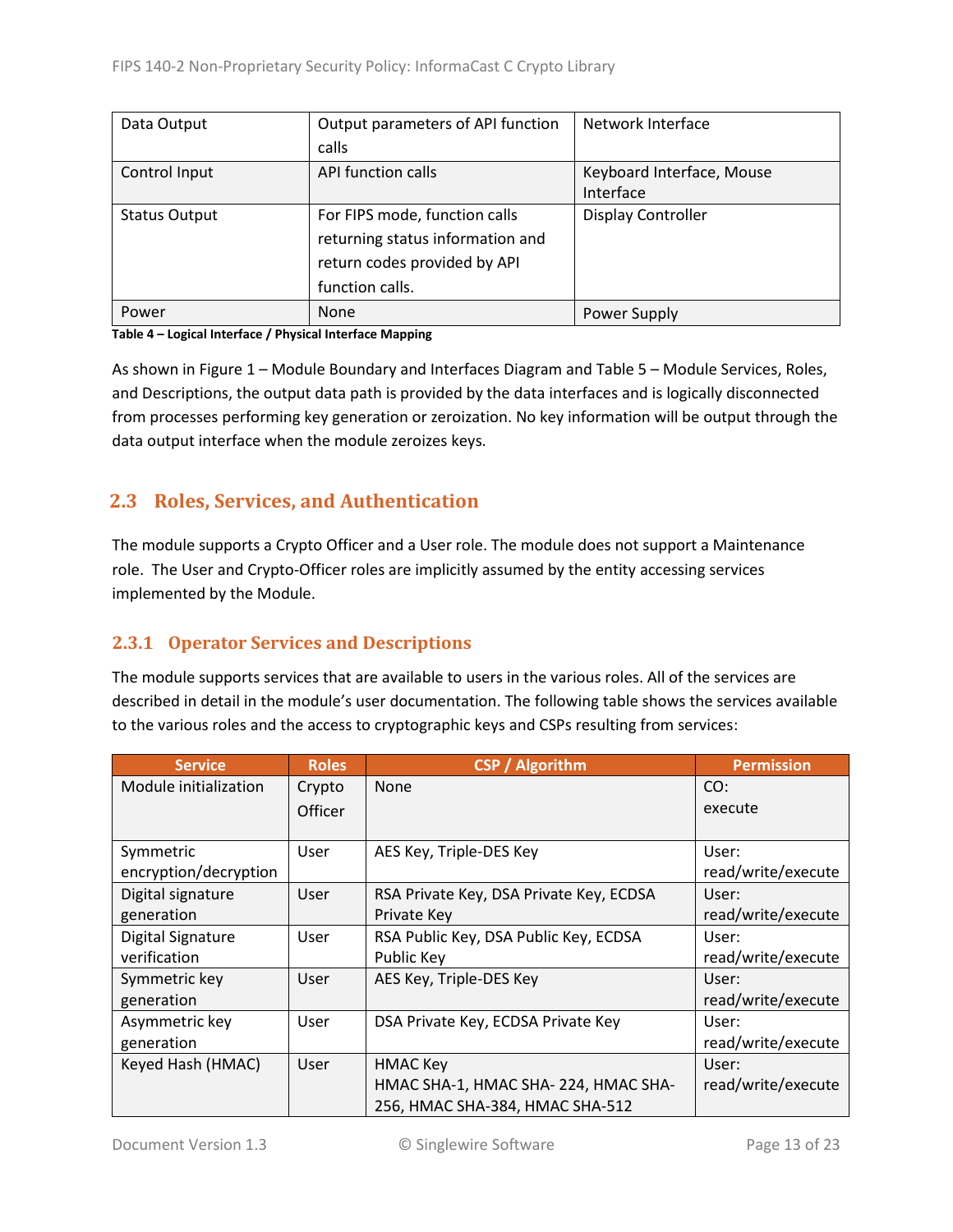| Message digest (SHS) | User    | SHA-1, SHA-224, SHA-256, SHA-384, SHA- | User:              |
|----------------------|---------|----------------------------------------|--------------------|
|                      |         | 512                                    | read/write/execute |
| Random number        | User    | DRBG Internal State, DRBG Entropy      | User:              |
| generation           |         |                                        | read/write/execute |
| Show status          | Crypto  | None                                   | User and CO:       |
|                      | Officer |                                        | execute            |
|                      | User    |                                        |                    |
| Self test            | User    | None                                   | User:              |
|                      |         |                                        | read/execute       |
| Zeroize              | Crypto  | All CSPs                               | CO:                |
|                      | Officer |                                        | read/write/execute |
|                      | User    |                                        |                    |

<span id="page-13-3"></span>**Table 5 – Module Services, Roles, and Descriptions**

The operator is required to review the sections Approved Cryptographic Algorithms, Non-Approved Cryptographic Algorithms, and Guidance and Secure Operation to ensure only approved algorithms are used.

# <span id="page-13-0"></span>**2.3.2 Operator Authentication**

As required by FIPS 140-2, there are two roles (a Crypto Officer role and User role) in the module that operators may assume. As allowed by Level 1, the module does not support authentication to access services. As such, there are no applicable authentication policies. Access control policies are implicitly defined by the services available to the roles as specified in Table 5 – Module [Services, Roles,](#page-13-3) and [Descriptions.](#page-13-3)

# <span id="page-13-1"></span>**2.4 Physical Security**

This section of requirements does not apply to this module. The module is a software-only module and does not implement any physical security mechanisms.

# <span id="page-13-2"></span>**2.5 Operational Environment**

The module operates on a general purpose computer (GPC) running a general purpose operating system (GPOS). For FIPS purposes, the module is running on this operating system in single user mode and does not require any additional configuration to meet the FIPS requirements.

The module was tested on the following platforms:

| Platform          | <b>Operating System</b> | <b>CPU(S)</b> |  |
|-------------------|-------------------------|---------------|--|
| Dell Optiplex 755 | CentOS 6.3              | Intel i7      |  |

**Table 6 – Tested Environments**

The cryptographic module is also supported on the following operating environments for which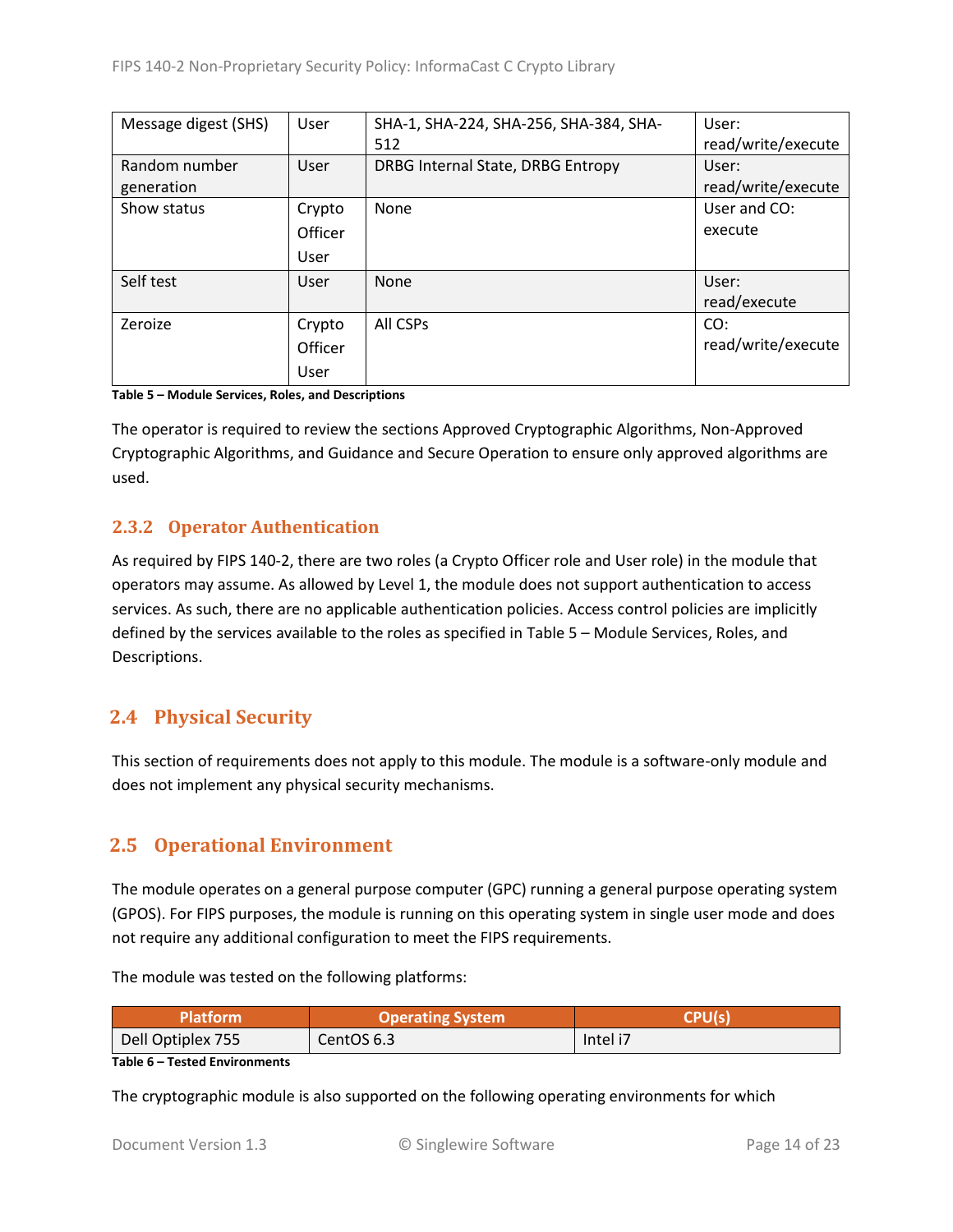operational testing and algorithm testing was not performed:

• Yocto V2.0.2 and Yocto V2.2.1

Compliance is maintained for other versions of the respective operating system family where the binary is unchanged. No claim can be made as to the correct operation of the module or the security strengths of the generated keys when ported to an operational environment which is not listed on the validation certificate.

The GPC(s) used during testing met Federal Communications Commission (FCC) FCC Electromagnetic Interference (EMI) and Electromagnetic Compatibility (EMC) requirements for business use as defined by 47 Code of Federal Regulations, Part15, Subpart B. FIPS 140-2 validation compliance is maintained when the module is operated on other versions of the GPOS running in single user mode, assuming that the requirements outlined in NIST IG G.5 are met.

# <span id="page-14-0"></span>**2.6 Cryptographic Key Management**

| <b>Keys and CSPs</b> | <b>Storage</b><br><b>Locations</b> | <b>Storage</b><br><b>Method</b> | <b>Input</b><br><b>Method</b> | <b>Output</b><br><b>Method</b> | <b>Zeroization</b> | <b>Access</b> |
|----------------------|------------------------------------|---------------------------------|-------------------------------|--------------------------------|--------------------|---------------|
| AES Key (128,        | <b>RAM</b>                         | Plaintext                       | <b>API call</b>               | None                           | power cycle        | CO: RWD       |
| 192, 256 bits)       |                                    |                                 | parameter                     |                                | cleanse()          |               |
|                      |                                    |                                 |                               |                                |                    | U: RWD        |
| Encrypt/Decrypt      |                                    |                                 |                               |                                |                    |               |
| operations           |                                    |                                 |                               |                                |                    |               |
| Used to generate     |                                    |                                 |                               |                                |                    |               |
| and verify MACs      |                                    |                                 |                               |                                |                    |               |
| with AES as part     |                                    |                                 |                               |                                |                    |               |
| of the CMAC          |                                    |                                 |                               |                                |                    |               |
| algorithm.           |                                    |                                 |                               |                                |                    |               |
| Triple-DES Key       | <b>RAM</b>                         | Plaintext                       | API call                      | None                           | power cycle        | CO: RWD       |
| $(168 \text{ bits})$ |                                    |                                 | parameter                     |                                | cleanse()          |               |
|                      |                                    |                                 |                               |                                |                    | U: RWD        |
| Used for             |                                    |                                 |                               |                                |                    |               |
| Encrypt/Decrypt      |                                    |                                 |                               |                                |                    |               |
| operations.          |                                    |                                 |                               |                                |                    |               |
| Used for             |                                    |                                 |                               |                                |                    |               |
| generating and       |                                    |                                 |                               |                                |                    |               |
| verifying MACs       |                                    |                                 |                               |                                |                    |               |
| with Triple-DES      |                                    |                                 |                               |                                |                    |               |
| as part of the       |                                    |                                 |                               |                                |                    |               |
| CMAC algorithm.      |                                    |                                 |                               |                                |                    |               |

The table below provides a complete list of Critical Security Parameters used within the module: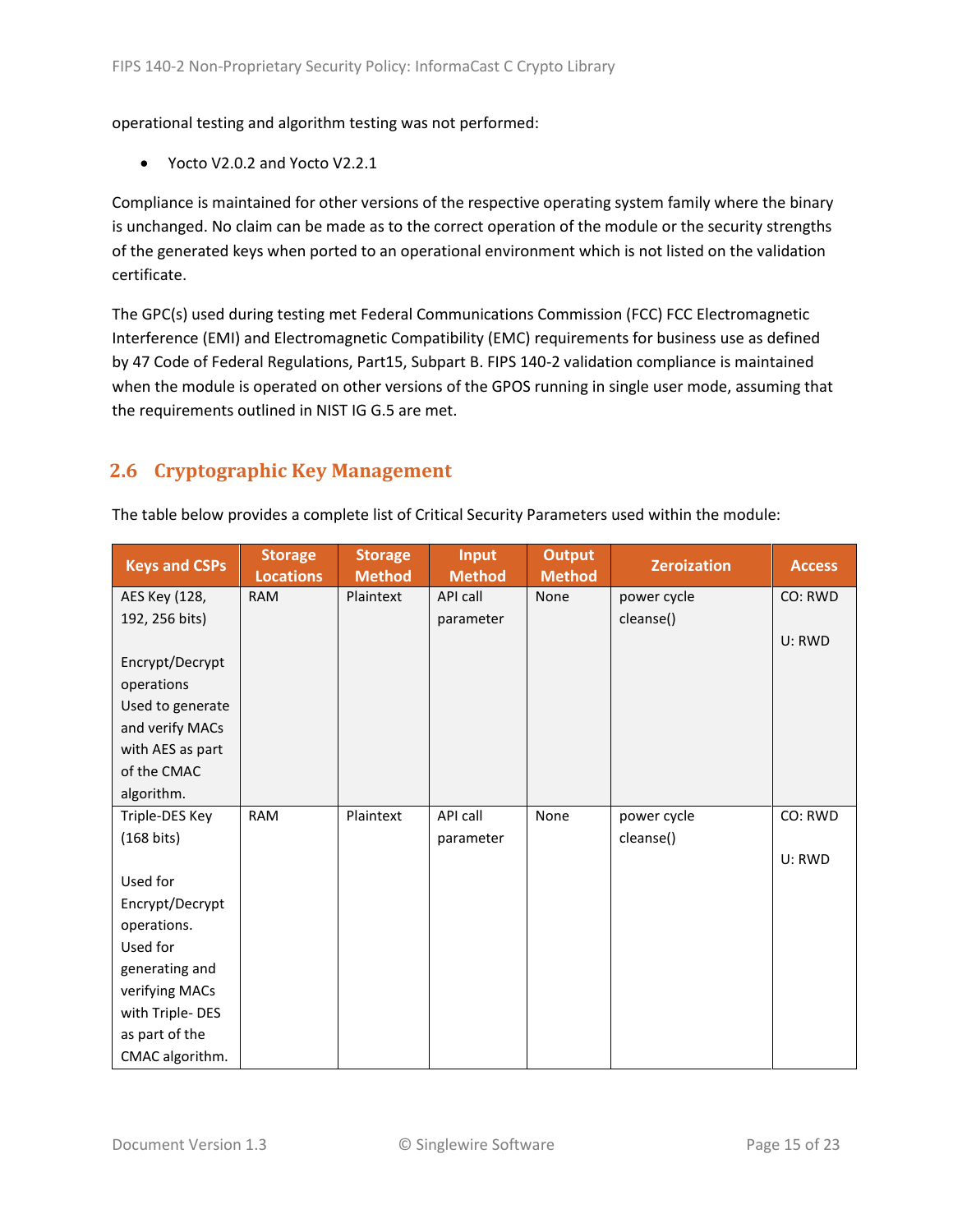| <b>Keys and CSPs</b>                  | <b>Storage</b><br><b>Locations</b> | <b>Storage</b><br><b>Method</b> | <b>Input</b><br><b>Method</b> | <b>Output</b><br><b>Method</b> | <b>Zeroization</b> | <b>Access</b> |
|---------------------------------------|------------------------------------|---------------------------------|-------------------------------|--------------------------------|--------------------|---------------|
| RSA Public Key                        | <b>RAM</b>                         | Plaintext                       | <b>API call</b>               | API call                       | power cycle        | CO: RWD       |
| (1024, 1536,                          |                                    |                                 | parameter                     | parameter                      | cleanse()          |               |
| 2048, 3072, 4096                      |                                    |                                 |                               |                                |                    | U: RWD        |
| bits)                                 |                                    |                                 |                               |                                |                    |               |
|                                       |                                    |                                 |                               |                                |                    |               |
| <b>RSA</b>                            |                                    |                                 |                               |                                |                    |               |
| public/private                        |                                    |                                 |                               |                                |                    |               |
| keys used to sign                     |                                    |                                 |                               |                                |                    |               |
| and verify data.                      |                                    |                                 |                               |                                |                    |               |
| RSA Private Key                       | <b>RAM</b>                         | Plaintext                       | API call                      | API call                       | power cycle        | CO: RWD       |
| (2048, 3072,<br>4096 bits)            |                                    |                                 | parameter                     | parameter                      | cleanse()          | U: RWD        |
|                                       |                                    |                                 |                               |                                |                    |               |
| <b>RSA</b>                            |                                    |                                 |                               |                                |                    |               |
| public/private                        |                                    |                                 |                               |                                |                    |               |
| keys used to sign                     |                                    |                                 |                               |                                |                    |               |
| and verify data.                      |                                    |                                 |                               |                                |                    |               |
| <b>DSA Public Key</b>                 | <b>RAM</b>                         | Plaintext                       | API call                      | API call                       | power cycle        | CO: RWD       |
| (1024, 2048, and                      |                                    |                                 | parameter                     | parameter                      | cleanse()          |               |
| 3072 bits)                            |                                    |                                 |                               |                                |                    | U: RWD        |
|                                       |                                    |                                 |                               |                                |                    |               |
| <b>DSA</b>                            |                                    |                                 |                               |                                |                    |               |
| public/private                        |                                    |                                 |                               |                                |                    |               |
| keys used to sign<br>and verify data. |                                    |                                 |                               |                                |                    |               |
| DSA Private Key                       | <b>RAM</b>                         | Plaintext                       | API call                      | API call                       | power cycle        | CO: RWD       |
| (2048, and 3072                       |                                    |                                 | parameter                     | parameter                      | cleanse()          |               |
| bits)                                 |                                    |                                 |                               |                                |                    | U: RWD        |
|                                       |                                    |                                 |                               |                                |                    |               |
| <b>DSA</b>                            |                                    |                                 |                               |                                |                    |               |
| public/private                        |                                    |                                 |                               |                                |                    |               |
| keys used to sign                     |                                    |                                 |                               |                                |                    |               |
| and verify data.                      |                                    |                                 |                               |                                |                    |               |
| НМАС Кеу (≥ 112                       | <b>RAM</b>                         | Plaintext                       | <b>API call</b>               | API call                       | power cycle        | CO: RWD       |
| bits)                                 |                                    |                                 | parameter                     | parameter                      | cleanse()          |               |
|                                       |                                    |                                 |                               |                                |                    | U: RWD        |
| HMAC keys used                        |                                    |                                 |                               |                                |                    |               |
| to generate and<br>verify MACs on     |                                    |                                 |                               |                                |                    |               |
| data.                                 |                                    |                                 |                               |                                |                    |               |
| <b>Integrity Key</b>                  | Module                             | Plaintext                       | None                          | None                           | None               | CO: RWD       |
|                                       | Binary                             |                                 |                               |                                |                    |               |
|                                       |                                    |                                 |                               |                                |                    | U: RWD        |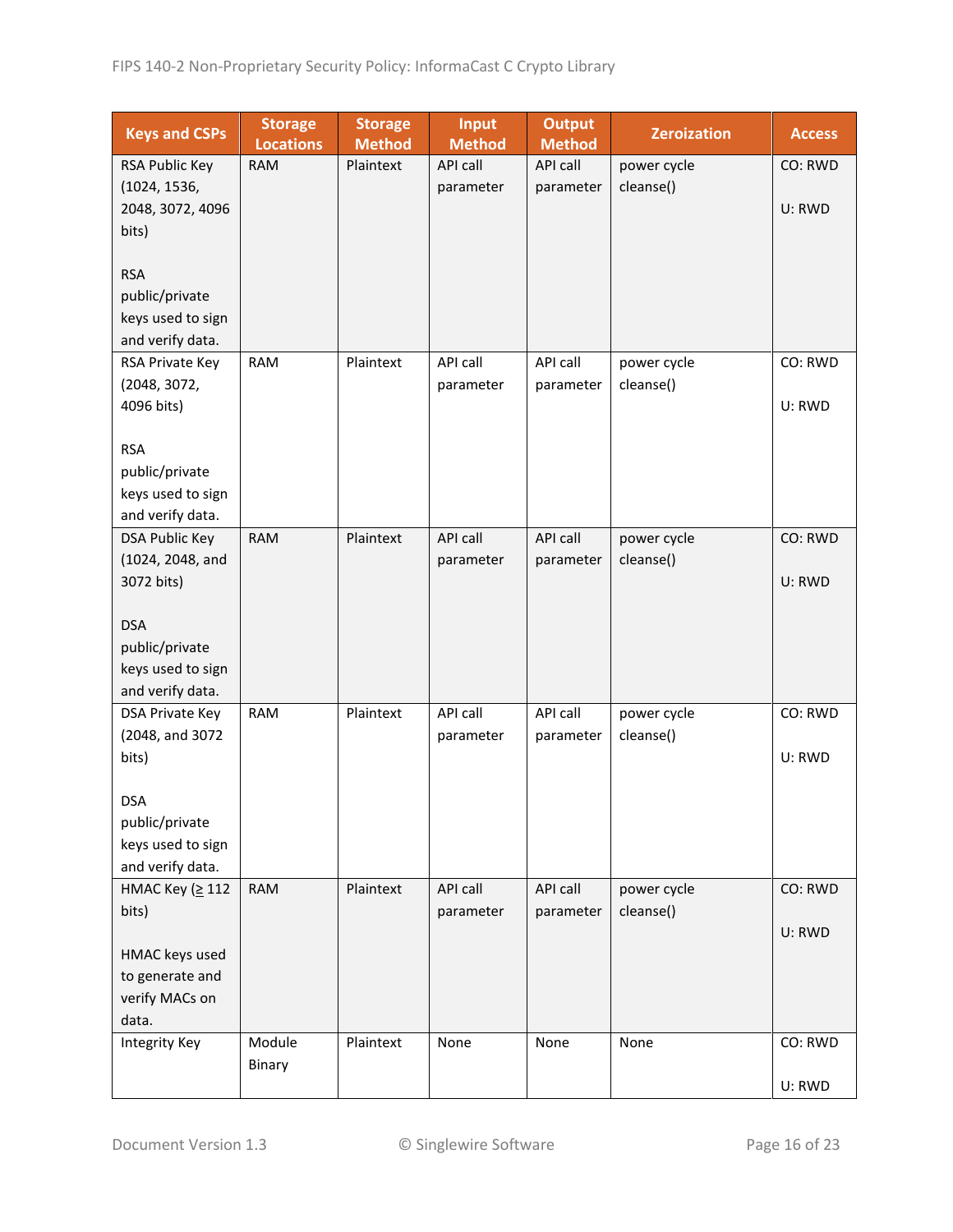| <b>Keys and CSPs</b>    | <b>Storage</b><br><b>Locations</b> | <b>Storage</b><br><b>Method</b> | <b>Input</b><br><b>Method</b> | <b>Output</b><br><b>Method</b> | <b>Zeroization</b> | <b>Access</b> |
|-------------------------|------------------------------------|---------------------------------|-------------------------------|--------------------------------|--------------------|---------------|
| <b>ECDSA Private</b>    | <b>RAM</b>                         | Plaintext                       | API call                      | API call                       | power cycle        | CO: RWD       |
| Key (PKG: Curves        |                                    |                                 | parameter                     | parameter                      | cleanse()          |               |
| (P-224, P-256, P-       |                                    |                                 |                               |                                |                    | U: RWD        |
| 384, P-521, K-          |                                    |                                 |                               |                                |                    |               |
| 233, K-283, K-          |                                    |                                 |                               |                                |                    |               |
| 409, K-571, B-          |                                    |                                 |                               |                                |                    |               |
| 233, B-283, B-          |                                    |                                 |                               |                                |                    |               |
| 409 & B-571)            |                                    |                                 |                               |                                |                    |               |
| PKV: Curves All         |                                    |                                 |                               |                                |                    |               |
| P, K & B)               |                                    |                                 |                               |                                |                    |               |
|                         |                                    |                                 |                               |                                |                    |               |
| <b>ECDSA</b>            |                                    |                                 |                               |                                |                    |               |
| public/private          |                                    |                                 |                               |                                |                    |               |
| keys used to sign       |                                    |                                 |                               |                                |                    |               |
| and verify data.        |                                    |                                 |                               |                                |                    |               |
| <b>ECDSA Public Key</b> | <b>RAM</b>                         | Plaintext                       | API call                      | API call                       | power cycle        | CO: RWD       |
| (PKG: Curves (P-        |                                    |                                 | parameter                     | parameter                      | cleanse()          |               |
| 224, P-256, P-          |                                    |                                 |                               |                                |                    | U: RWD        |
| 384, P-521, K-          |                                    |                                 |                               |                                |                    |               |
| 233, K-283, K-          |                                    |                                 |                               |                                |                    |               |
| 409, K-571, B-          |                                    |                                 |                               |                                |                    |               |
| 233, B-283, B-          |                                    |                                 |                               |                                |                    |               |
| 409 & B-571)            |                                    |                                 |                               |                                |                    |               |
| PKV: Curves All         |                                    |                                 |                               |                                |                    |               |
| P, K & B)               |                                    |                                 |                               |                                |                    |               |
|                         |                                    |                                 |                               |                                |                    |               |
| <b>ECDSA</b>            |                                    |                                 |                               |                                |                    |               |
| public/private          |                                    |                                 |                               |                                |                    |               |
| keys used to sign       |                                    |                                 |                               |                                |                    |               |
| and verify data.        |                                    |                                 |                               |                                |                    |               |
| <b>DRBG Internal</b>    | <b>RAM</b>                         | Plaintext                       | None                          | None                           | power cycle        | CO: RWD       |
| state (V,C, Key         |                                    |                                 |                               |                                | cleanse()          |               |
| value)                  |                                    |                                 |                               |                                |                    | U: RWD        |
|                         |                                    |                                 |                               |                                |                    |               |
| V and key are           |                                    |                                 |                               |                                |                    |               |
| used as part of         |                                    |                                 |                               |                                |                    |               |
| <b>HMAC and CTR</b>     |                                    |                                 |                               |                                |                    |               |
| DRBG process. V         |                                    |                                 |                               |                                |                    |               |
| and C are used as       |                                    |                                 |                               |                                |                    |               |
| part of HASH            |                                    |                                 |                               |                                |                    |               |
| DRBG process.           |                                    |                                 |                               |                                |                    |               |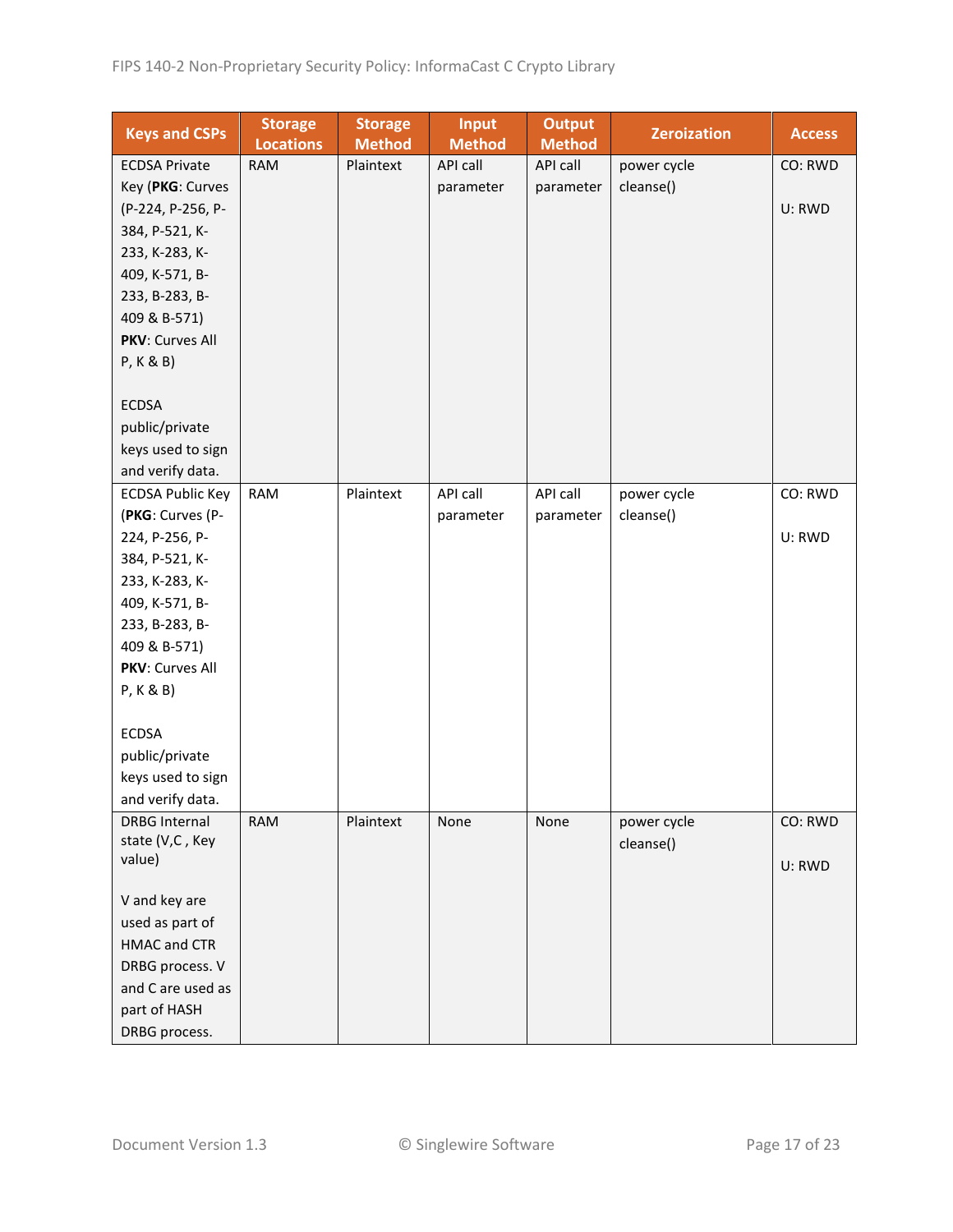| <b>Keys and CSPs</b> | <b>Storage</b><br><b>Locations</b> | <b>Storage</b><br><b>Method</b> | Input<br><b>Method</b> | Output<br><b>Method</b> | <b>Zeroization</b> | <b>Access</b> |
|----------------------|------------------------------------|---------------------------------|------------------------|-------------------------|--------------------|---------------|
| <b>DRBG Entropy</b>  | <b>RAM</b>                         | Plaintext                       | API call               | None                    | power cycle        | CO: RWD       |
|                      |                                    |                                 | parameter              |                         | cleanse()          |               |
| Entropy input        |                                    |                                 |                        |                         |                    | U: RWD        |
| strings used as      |                                    |                                 |                        |                         |                    |               |
| part of the DRBG     |                                    |                                 |                        |                         |                    |               |
| process.             |                                    |                                 |                        |                         |                    |               |

 $R = Read$  W = Write D = Delete

#### **Table 7 – Module Keys/CSPs**

*Please note that keys can be generated by the module for the services that require those keys, but the keys will always be input via an API call.*

The application that uses the module is responsible for appropriate destruction and zeroization of the key material. The module provides functions for key allocation and destruction which overwrite the memory that is occupied by the key information with zeros before it is deallocated.

#### <span id="page-17-0"></span>**2.6.1 Random Number Generation**

The module uses SP800-90A DRBGs for creation of asymmetric and symmetric keys.

The module accepts input from entropy sources external to the cryptographic boundary for use as seed material for the module's Approved DRBGs. The calling application of the module shall use entropy sources that meet the security strength required for the random bit generation mechanism as shown in NIST Special Publication 800-90A Table 2 (Hash\_DRBG, HMAC\_DRBG) and Table 3 (CTR\_DRBG). At a minimum, the entropy source shall provide at least 128-bits of entropy to the DRBG.

The module performs continual tests on the random numbers it uses to ensure that the seed input to the Approved DRBGs do not have the same value. The module also performs continual tests on the output of the Approved DRBGs to ensure that consecutive random numbers do not repeat.

In accordance with FIPS 140-2 IG D.12, the cryptographic module performs Cryptographic Key Generation (CKG) for asymmetric keys as per NIST SP 800-133rev2 (vendor affirmed). The resulting symmetric key or asymmetric seed is an unmodified output from a DRBG.

The AES GCM IV generation is in compliance with the RFC5288 and RFC5289 and shall only be used for the TLS protocol version 1.2 to be compliant with [FIPS140-2\_IG] IG A.5, provision 1 ("TLS protocol IV generation"); thus, the module is compliant with [SP800-52].

# <span id="page-17-1"></span>**2.6.2 Key/Critical Security Parameter (CSP) Authorized Access and Use by Role and Service/Function**

An authorized application as user (the User role) has access to all key data generated during the operation of the module.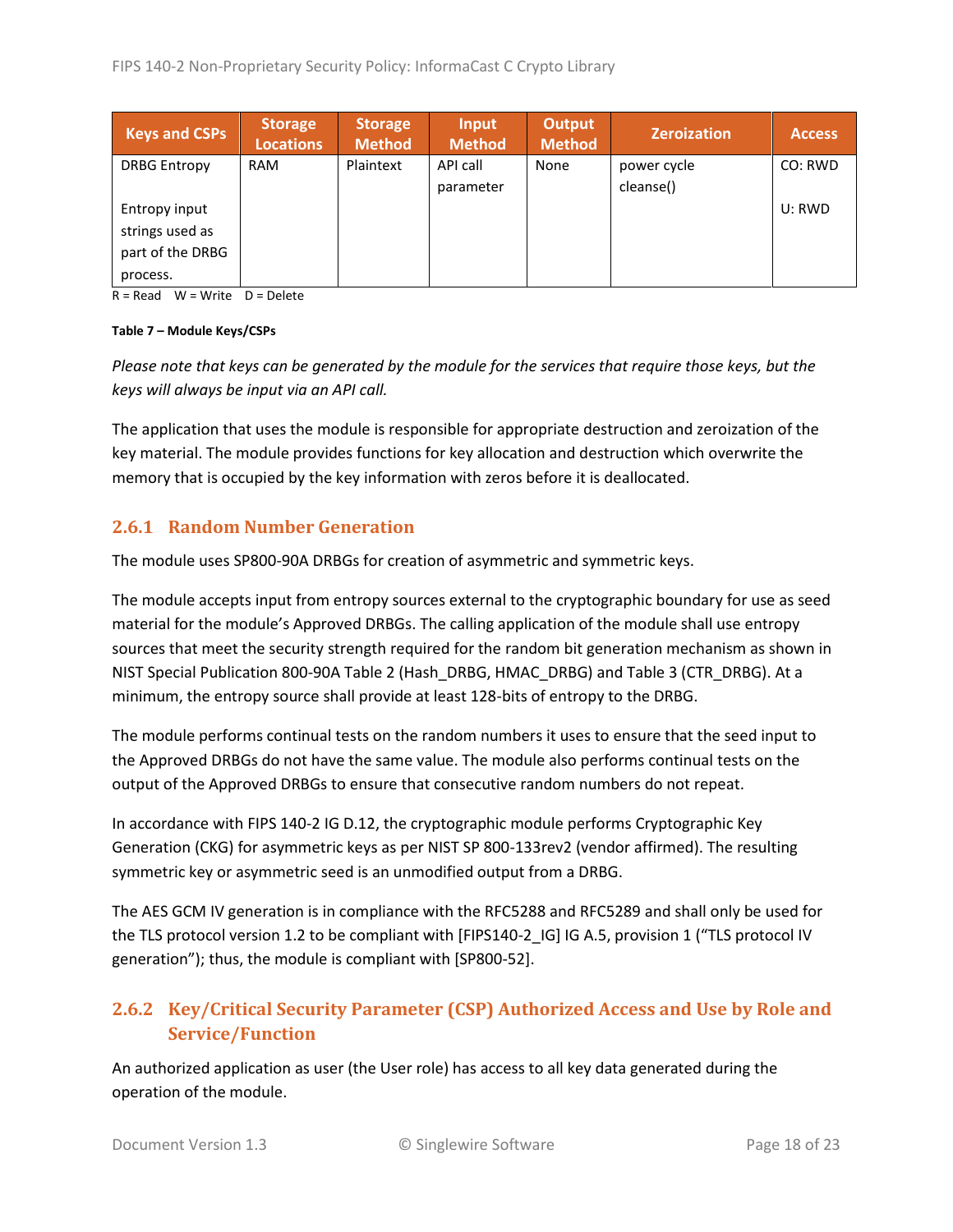# <span id="page-18-0"></span>**2.6.3 Key/CSP Storage**

Public and private keys are provided to the module by the calling process and are destroyed when released by the appropriate API function calls or during power cycle. The module does not perform persistent storage of keys.

#### <span id="page-18-1"></span>**2.6.4 Key/CSP Zeroization**

The application is responsible for calling the appropriate destruction functions from the API. The destruction functions then overwrite the memory occupied by keys with zeros and deallocates the memory. This occurs during process termination / power cycle. Keys are immediately zeroized upon deallocation, which sufficiently protects the CSPs from compromise.

# <span id="page-18-2"></span>**2.7 Self-Tests**

FIPS 140-2 requires that the module perform self tests to ensure the integrity of the module and the correctness of the cryptographic functionality at start up. In addition some functions require continuous verification of function, such as the random number generator. All of these tests are listed and described in this section. In the event of a self-test error, the module will log the error and will halt. The module must be initialized into memory to resume function.

The following sections discuss the module's self-tests in more detail.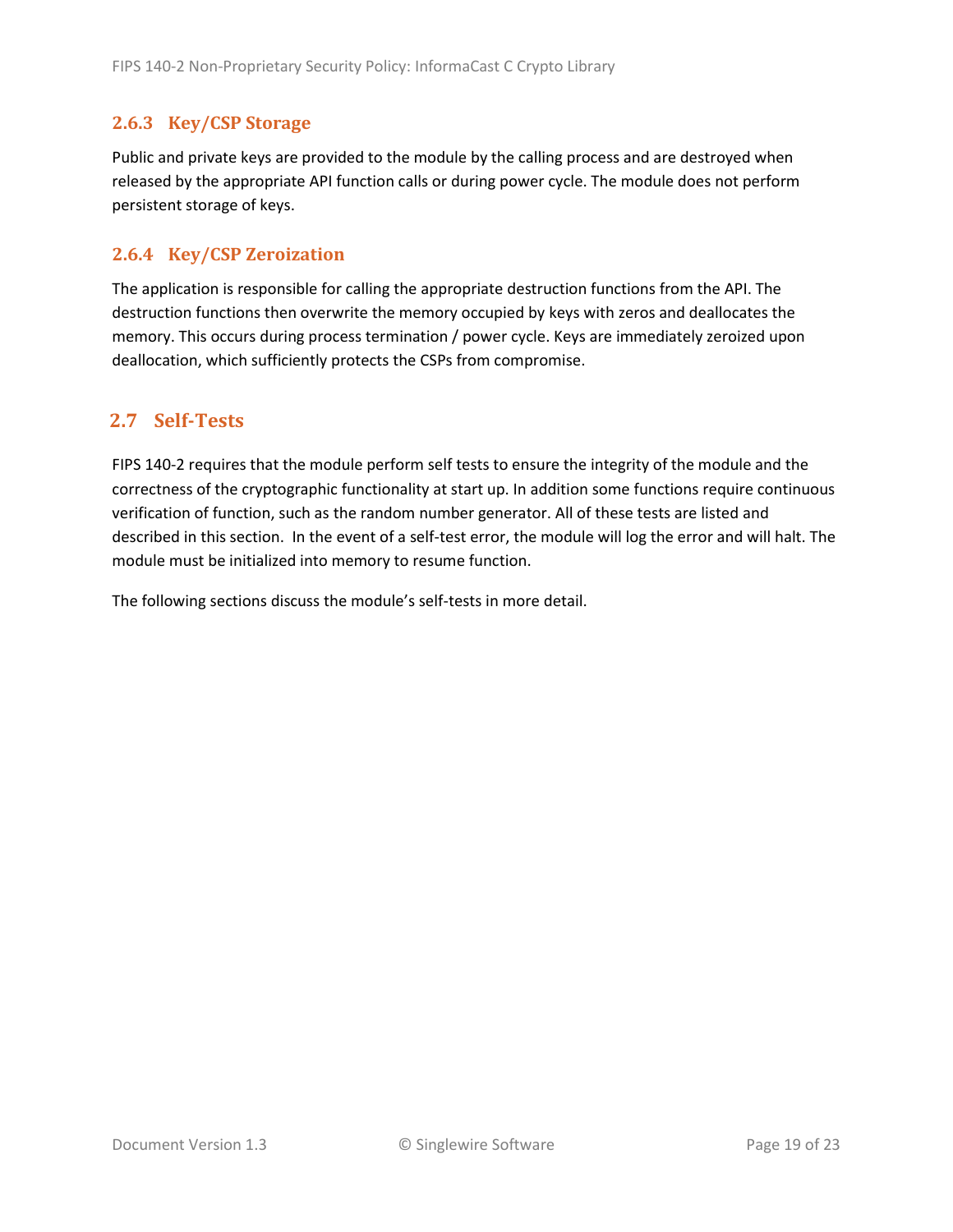# <span id="page-19-0"></span>**2.7.1 Power-On Self-Tests**

Power-on self-tests are executed automatically when the module is loaded into memory. The module verifies the integrity of the runtime executable using a HMAC-SHA1 digest computed at build time. If the fingerprints match, the power-up self-tests are then performed. If the power-up self-test is successful, a flag is set to place the module in FIPS mode (the operator is still required to follow the guidance in Section 3 to ensure the module is running in FIPS-approved mode of operation).

| <b>TYPE</b>                     | <b>DETAIL</b>                                       |
|---------------------------------|-----------------------------------------------------|
| Software Integrity Check        | HMAC-SHA1 on all module components<br>$\bullet$     |
| Known Answer Tests <sup>1</sup> | AES ECB mode encrypt/decrypt 128-bit key length     |
|                                 | AES CCM mode encrypt/decrypt 192-bit key length     |
|                                 | AES GCM mode encrypt/decrypt 256-bit key length     |
|                                 | AES CMAC CBC mode, encrypt/decrypt with 128,        |
|                                 | 192, 256-bit key lengths                            |
|                                 | $SHA-1$                                             |
|                                 | HMAC-SHA1                                           |
|                                 | HMAC-SHA224                                         |
|                                 | HMAC-SHA256                                         |
|                                 | HMAC-SHA384                                         |
|                                 | HMAC-SHA512                                         |
|                                 | RSA sign/verify using 2048 bit key, SHA-256, PKCS#1 |
|                                 | SP 800-90A DRBG (Hash DRBG, HMAC DRBG,              |
|                                 | CTR DRBG)                                           |
|                                 | Triple-DES ECB mode encrypt/decrypt 3-key           |
|                                 | Triple-DES CMAC CBC mode generate/verify 3-key<br>٠ |
| Pair-wise Consistency Tests     | DSA sign/verify using 2048 bit key, SHA-384         |
|                                 | ECDSA keygen/sign/verify using P-224, K-233 and     |
|                                 | <b>SHA512</b>                                       |
|                                 | RSA (legacy test)                                   |

**Table 8 – Power-On Self-Tests**

Input, output, and cryptographic functions cannot be performed while the Module is in a self-test or error state because the module is single-threaded and will not return to the calling application until the power-up self tests are complete. If the power-up self tests fail, subsequent calls to the module will also fail - thus no further cryptographic operations are possible.

The Module performs power-up self-tests automatically during loading of the module by making use of default entry point (DEP) and no operator intervention is required.

<sup>1</sup> Note that all SHA-X KATs are tested as part of the respective HMAC SHA-X KAT. SHA-1 is also tested independently.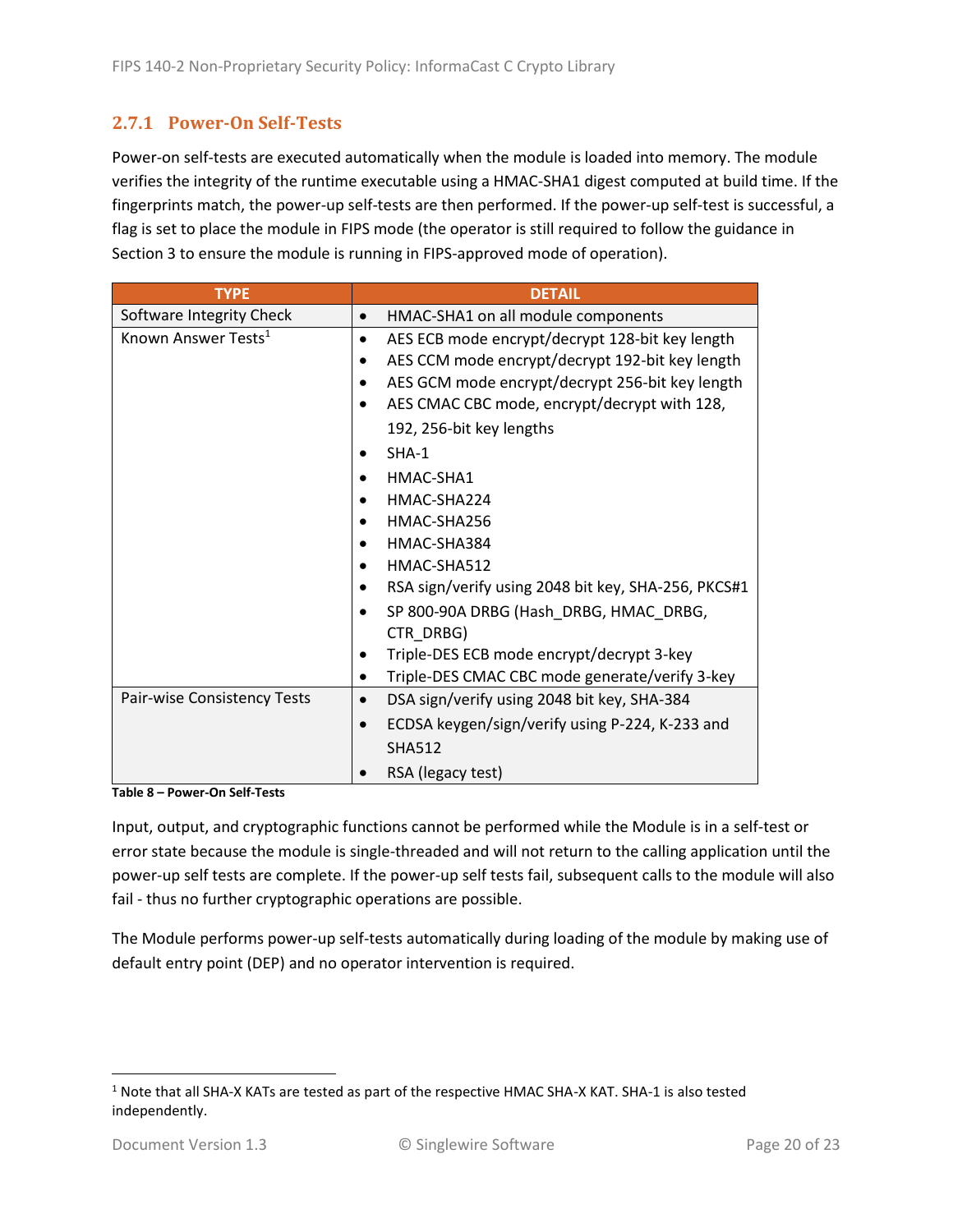# <span id="page-20-0"></span>**2.7.2 Conditional Self-Tests**

The module implements the following conditional self-tests upon key generation, or random number generation (respectively):

| <b>TYPE</b>                 | <b>DETAIL</b>                                                                                         |
|-----------------------------|-------------------------------------------------------------------------------------------------------|
| Pair-wise Consistency Tests | <b>DSA</b>                                                                                            |
|                             | RSA (legacy test not run in FIPS mode)                                                                |
|                             | <b>ECDSA</b>                                                                                          |
| <b>Continuous RNG Tests</b> | Performed on all Approved DRBGs, the non-<br>approved X9.31 RNG, and the non-approved<br>DUAL EC DRBG |
|                             | Please note the DRBG is Tested as required by<br>[SP800-90A] Section 11                               |

**Table 9 – Conditional Self-Tests**

# <span id="page-20-1"></span>**2.7.3 Cryptographic Function**

The module verifies the integrity of the runtime executable using a HMAC-SHA1 digest which is computed at build time. If this computed HMAC-SHA1 digest matches the stored, known digest, then the power-up self-test (consisting of the algorithm-specific Pairwise Consistency and Known Answer tests) is performed. If any component of the power-up self-test fails, an internal global error flag is set to prevent subsequent invocation of any cryptographic function calls. Any such power-up self test failure is a hard error that can only be recovered by reinstalling the module<sup>2</sup>. The power-up self-tests may be performed at any time by reloading the module.

No operator intervention is required during the running of the self-tests.

# <span id="page-20-2"></span>**2.8 Mitigation of Other Attacks**

The Module does not contain additional security mechanisms beyond the requirements for FIPS 140-2 Level 1 cryptographic modules.

 $2$  The initialization function could be re-invoked but such re-invocation does not provide a means from recovering from an integrity test or known answer test failure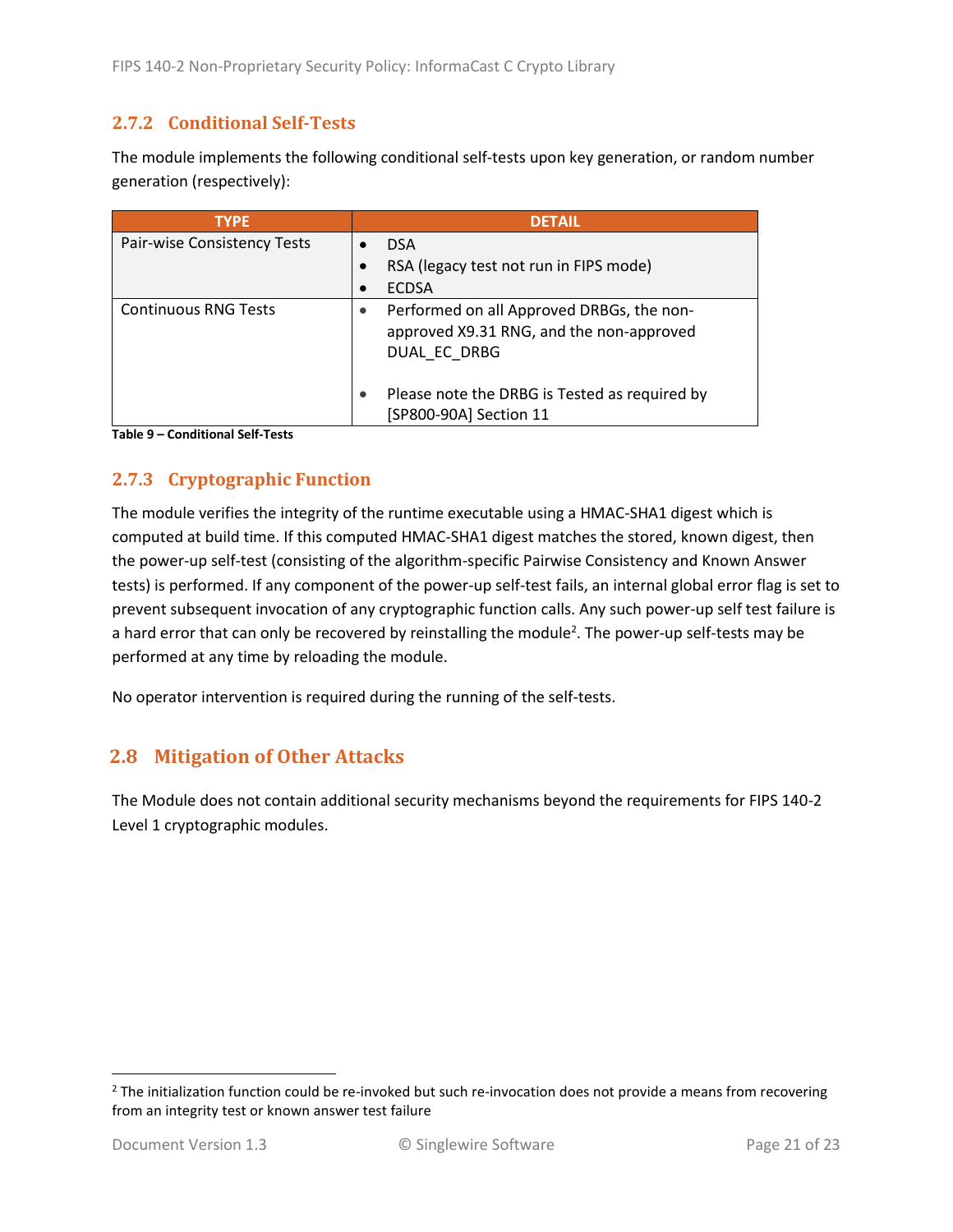# <span id="page-21-0"></span>**3 Guidance and Secure Operation**

# <span id="page-21-1"></span>**3.1 Crypto Officer Guidance**

#### <span id="page-21-2"></span>**3.1.1 Software Installation**

The module is provided directly to solution developers and is not available for direct download to the general public. The module and its host application are to be installed on an operating system specified in Section [2.5](#page-13-2) or one where portability is maintained.

#### <span id="page-21-3"></span>**3.1.2 Additional Rules of Operation**

- 1. The writable memory areas of the module (data and stack segments) are accessible only by the application so that the operating system is in "single user" mode, i.e. only the application has access to that instance of the module.
- 2. The operating system is responsible for multitasking operations so that other processes cannot access the address space of the process containing the module.

# <span id="page-21-4"></span>**3.2 User Guidance**

#### <span id="page-21-5"></span>**3.2.1 General Guidance**

The module is not distributed as a standalone library and is only used in conjunction with the solution.

The end user of the operating system is also responsible for zeroizing CSPs via wipe/secure delete procedures.

If the module power is lost and restored, the calling application must ensure that any AES-GCM keys used for encryption or decryption are redistributed.

The counter portion of the IV is set by the module within its cryptographic boundary. When the IV exhausts the maximum number of possible values for a given session key, the first party to encounter this condition shall trigger a handshake to establish a new encryption key in accordance with RFC 5246.

The AES GCM IV generation is in compliance with the RFC5288 and RFC5289 and shall only be used for the TLS protocol version 1.2 to be compliant with [FIPS140-2 IG] IG A.5, provision 1 ("TLS protocol IV generation"); thus, the module is compliant with [SP800-52].

In the event the nonce\_explicit part of the IV exhausts the maximum number of possible values for a given session key, either party (the client or the server) that encounters this condition shall trigger a handshake to establish a new encryption key.